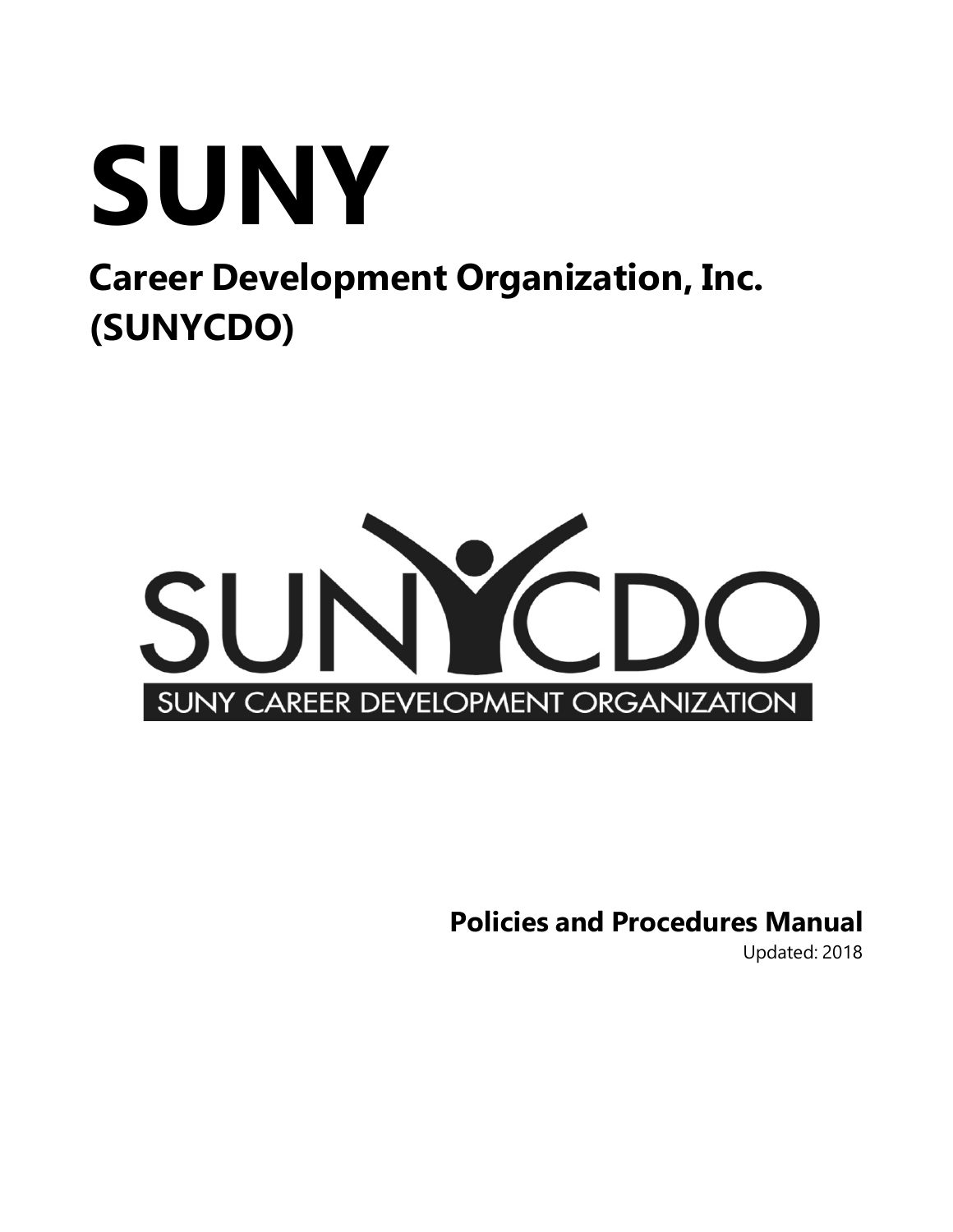# **SUNYCDO POLICIES AND PROCEDURES MANUAL**

| <b>Table of Contents</b>                                                                                                                                                                                                                                                                                                                                                                                                                                      |
|---------------------------------------------------------------------------------------------------------------------------------------------------------------------------------------------------------------------------------------------------------------------------------------------------------------------------------------------------------------------------------------------------------------------------------------------------------------|
|                                                                                                                                                                                                                                                                                                                                                                                                                                                               |
| <b>Part II: Policies/Procedures</b><br>Use of name<br>Logo<br><b>Spokesperson for Organization</b><br><b>Web Site</b>                                                                                                                                                                                                                                                                                                                                         |
| <b>Professional Responsibility</b><br><b>Code of Ethics</b><br><b>Membership Directory</b>                                                                                                                                                                                                                                                                                                                                                                    |
| <b>Membership Year</b><br><b>Membership Dues</b>                                                                                                                                                                                                                                                                                                                                                                                                              |
| <b>Nomination &amp; Election Committee</b><br><b>Procedure</b><br><b>Timeline</b>                                                                                                                                                                                                                                                                                                                                                                             |
| <b>Incorporation</b><br>Organization<br><b>Officers</b><br><b>Organizational Chart</b><br><b>Committees</b><br><b>Committees Descriptions &amp; Functions</b><br>Committee Budgets<br>Committee Policies & Procedures<br>Officer & Committee Chair Responsibilities<br><b>Officer Responsibilities</b><br>Committee Chair Responsibilities<br><b>SUNY System Administration Liaison</b><br>Bringing an Issue to the Board<br>Policy<br>Procedure<br>Flowchart |
| .18<br><b>Fiscal Year</b><br><b>Budget</b><br>Revenues<br>Membership Dues<br>Fees/Charges<br>Donations/Gifts                                                                                                                                                                                                                                                                                                                                                  |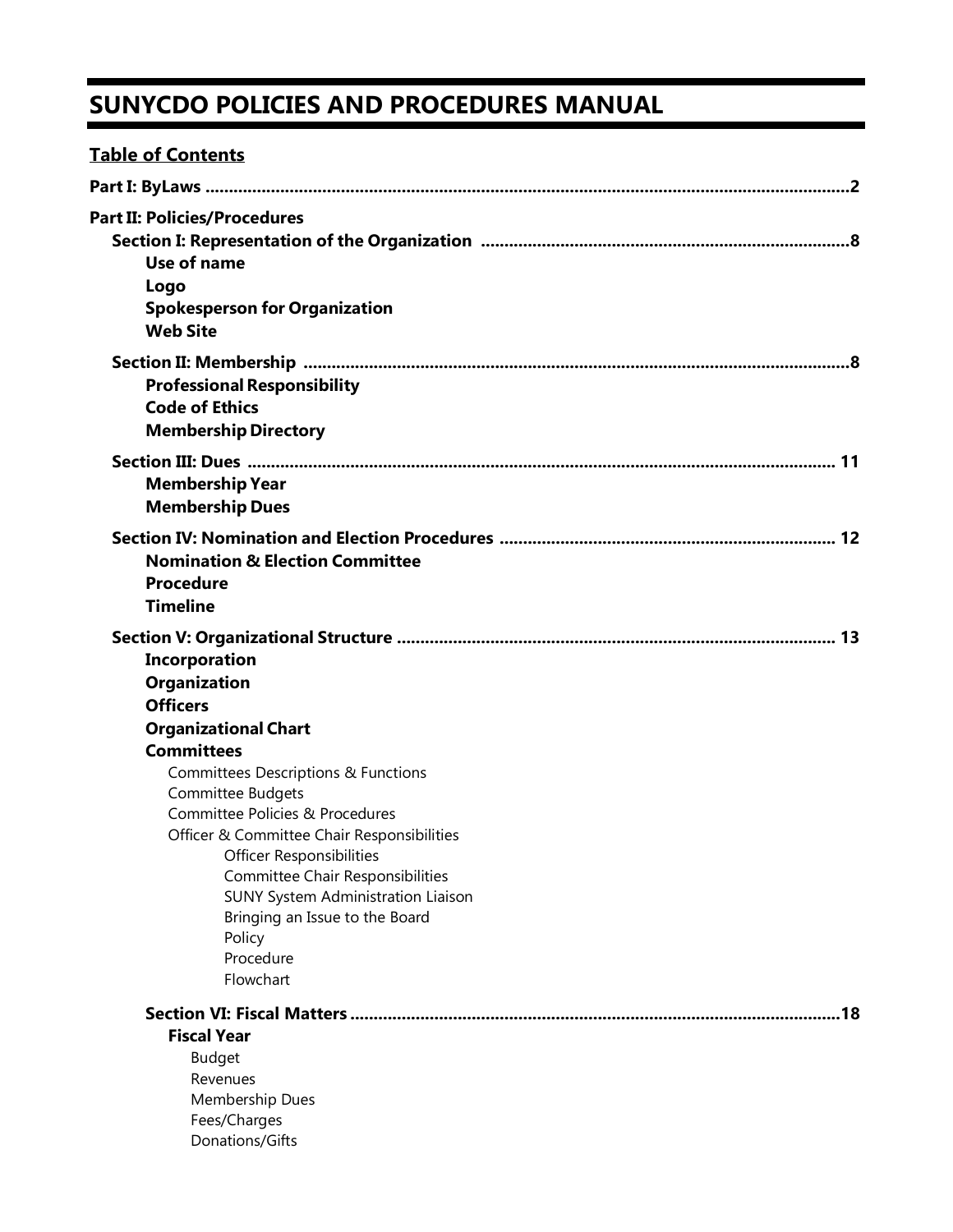| <b>Publications/Products</b>                        |     |
|-----------------------------------------------------|-----|
| Fundraising<br><b>Vendors and Sponsors</b>          |     |
| Evaluation of Vendor & Vendor Products              |     |
| Vendor Conference Attendance                        |     |
| Sponsorship                                         |     |
| <b>System-wide Contracts</b>                        |     |
| Ethics/Gifts                                        |     |
| Honorarium                                          |     |
| Investments                                         |     |
| Refunds                                             |     |
| <b>Filing taxes</b>                                 |     |
| New York State Tax Information                      |     |
| <b>Federal Tax Information</b>                      |     |
| <b>Banking Information</b>                          |     |
| Key Bank<br>Internet Banking                        |     |
| PayPal Information                                  |     |
|                                                     |     |
|                                                     | 21  |
| <b>Newsletter</b>                                   |     |
| Listservs (email)                                   |     |
| Career-L                                            |     |
| CDOBRD-L                                            |     |
| CDO-TWOYR-LIST                                      |     |
| CDODIR-L                                            |     |
| <b>Web Site</b>                                     |     |
| <b>Surveys</b>                                      |     |
|                                                     | .23 |
| <b>Conference Manual &amp; Planning</b>             |     |
| <b>Conference Guests</b>                            |     |
| <b>Vendors</b>                                      |     |
|                                                     |     |
| <b>Archivist</b>                                    |     |
| <b>Records</b>                                      |     |
|                                                     |     |
|                                                     |     |
|                                                     |     |
|                                                     |     |
|                                                     |     |
|                                                     |     |
| Appendix I Quick Reference to Committee Information |     |
| Appendix II SUNYCDO Conference Rotation             |     |
| Appendix III SUNYCDO Regional Map                   |     |
| Appendix IV SUNYCDO Organization Chart              |     |
| Appendix V SUNYCDO Strategic Plan 2016-2021         |     |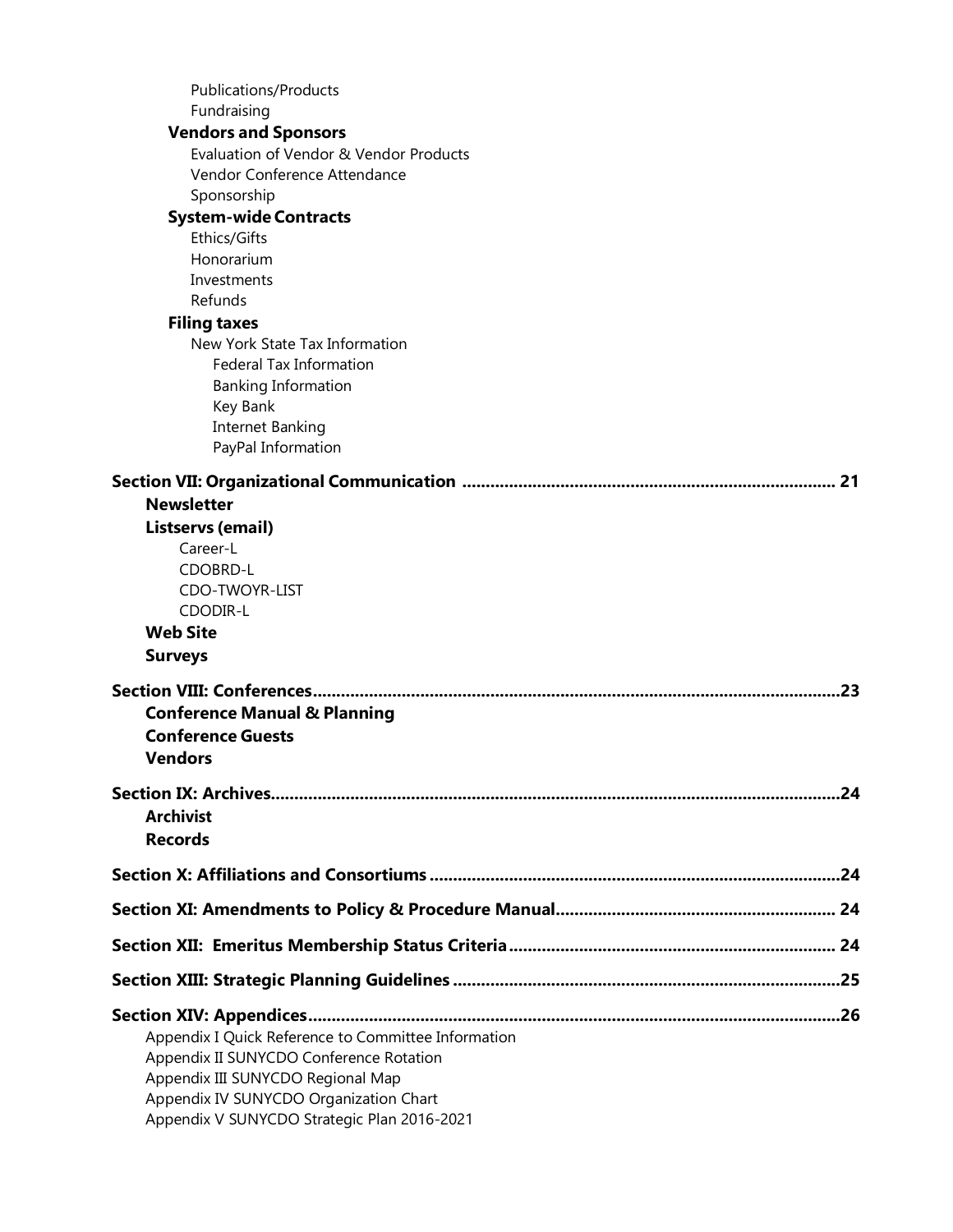# **PART 1: BYLAWS**

# **STATE UNIVERSITY OF NEW YORK CAREER DEVELOPMENT ORGANIZATION, INC. (SUNYCDO, INC.)**

# **Article I – Name**

The name of this organization shall be the "State University of New York Career Development Organization, Inc."

#### **Article II – Mission & Vision Statement**

#### **Mission:**

SUNYCDO facilitates dialogue and collaboration among SUNY career development professionals, SUNY System Administration and community partners to advance the career services profession and create strategic solutions that address the unique career development and applied learning needs of diverse SUNY constituencies.

#### **Vision:**

SUNYCDO will be the leader in professional growth, support, advocacy and engagement for the career services practitioners and educators of the State University of New York who inspire and empower individuals to make career decisions that lead to success.

#### **Article III – Membership**

#### **Section 1**

Membership in this Organization shall be open to:

- all SUNY professionals who affirm that they spend a significant amount of time in career service activities and
- all graduate students enrolled at SUNY schools. Student members shall neither vote nor hold office.

# **Section II**

There shall be two active membership statuses – Professional and Student. But for the exceptions applying to students specified in Section 1, all members shall have equal rights and responsibilities. If a current Professional member leaves his/her current position, his/her membership may be transferred to the person hired as his/her replacement upon request by his/her supervisor to the Member Relations Board member.

# **Section III**

Emeritus membership may be offered by the Board of Directors to former members of SUNYCDO, Inc. The Member Relations Coordinator and/or President shall present recommendations to the Board for its approval of such memberships. A former member with emeritus status shall pay no dues and may attend the annual conference and participate in all activities of the Organization but may not hold office and shall be without vote.

# **Section IV**

Membership shall start with the commencement of the Annual Conference and end with the start of the next Annual Conference.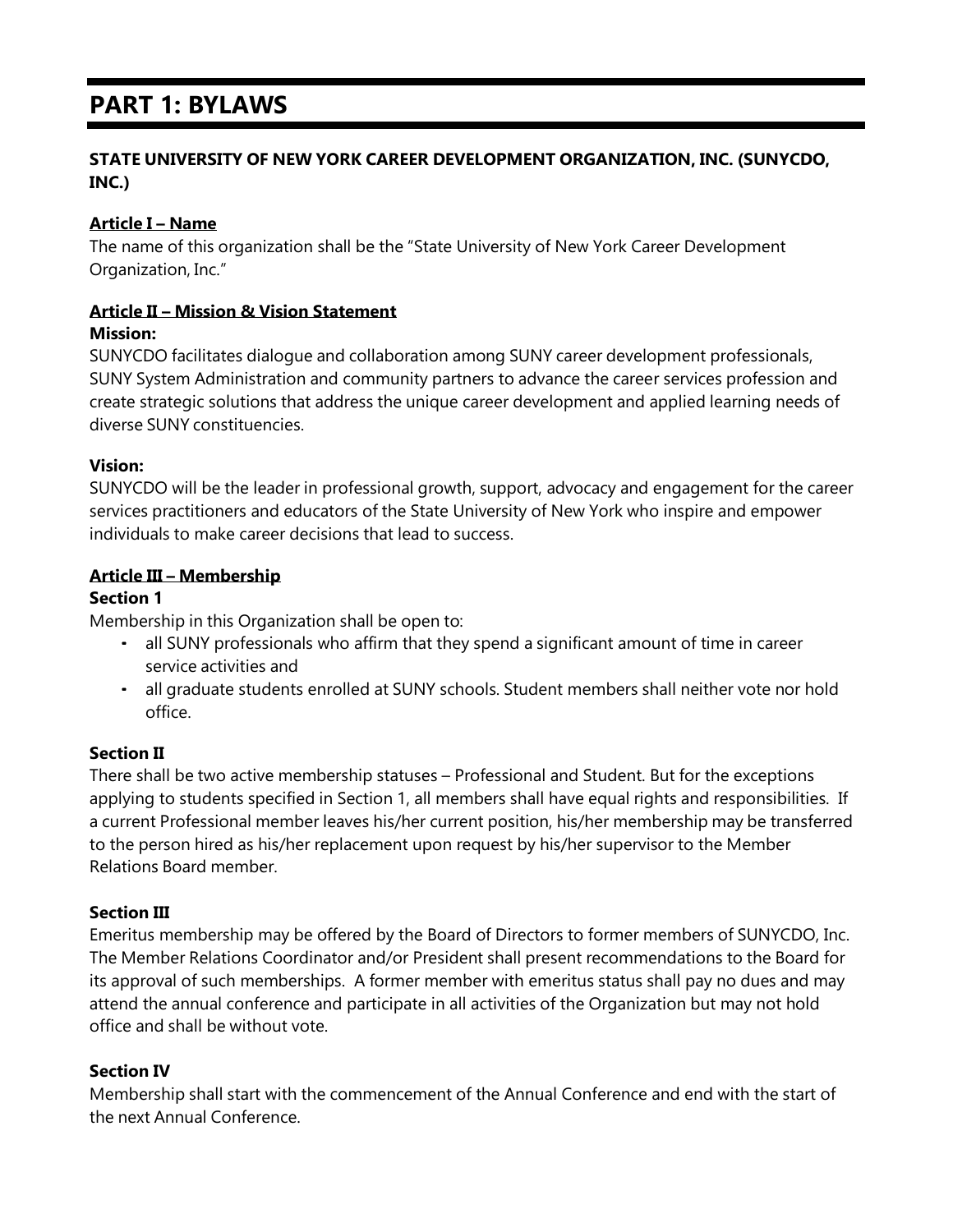#### **Article IV – Dues**

Dues shall be recommended by the Board of Directors and approved by the membership. To be a member, dues must be paid annually.

#### **Article V – Voting**

Voting shall be done by professional members.

#### **Article VI – Elected Officers and Duties**

#### **Section I**

The President shall preside at all meetings of the Organization; shall be Chairperson of the Board of Directors; shall be an ex-officio member of all committees; shall administer the business of the Organization between regular meetings; shall appoint all committee chairs in consultation with Board members; shall determine the composition of the Long Range Planning Committee; shall act as liaison to SUNY Central; shall create a mechanism for monitoring ethical and legal concerns; and shall exercise authority consistent with the Bylaws.

# **Section II**

The President-Elect shall serve as a member of the Board of Directors, and as an ex-officio member of all committees; shall serve as the liaison to the annual conference committee and site selection committee; shall serve as an assistant to the President; shall perform the duties of the President at his/her request; and shall chair the Long Range Planning Committee and the nomination and election process. If the office of the President becomes vacant, he/she shall fill the vacancy. After serving a one-year term as President-Elect, he/she shall automatically become President for a one-year term.

#### **Section III**

The Treasurer shall oversee the budget and finances of the Organization; shall be responsible for the collection of fees and dues; shall have charge of all funds in a bank or other repository designated by the Board of Directors (such money shall be disbursed by the Treasurer or President for such bills as have been approved by the Board of Directors); shall keep an accurate account of his/her transactions; shall report on SUNYCDO account balances at all Board of Directors meetings and file taxes on behalf of the organization in November each year; He/she shall present a complete financial statement at the annual meeting.

# **Section IV**

The Two Year College Directors Liaison Group Representative shall identify and communicate the interests of two year college members to the Board and the Organization by chairing the Two Year College Directors Liaison Group or maintaining close contact with the chair and attending the meetings of the Group. The chair will be responsible for hosting or coordinating at least two meetings annually of the Two Year College Directors Liaison Group, and shall coordinate site visits/external reviews upon request of two-year member institutions. The Two Year Group consists of community college and agriculture and technical colleges.

# **Section V**

The Four Year College Directors Liaison Group Representative shall identify and communicate the interests of four year college members to the Board and the Organization by chairing the Four Year College Directors Liaison Group or maintaining close contact with the chair and attending the meetings of the Group. The chair will be responsible for hosting or coordinating at least two meetings annually or the Four Year Directors Liaison Group, and shall coordinate site visits/external reviews upon request of two-year member institutions. The Four Year College Group consists of colleges of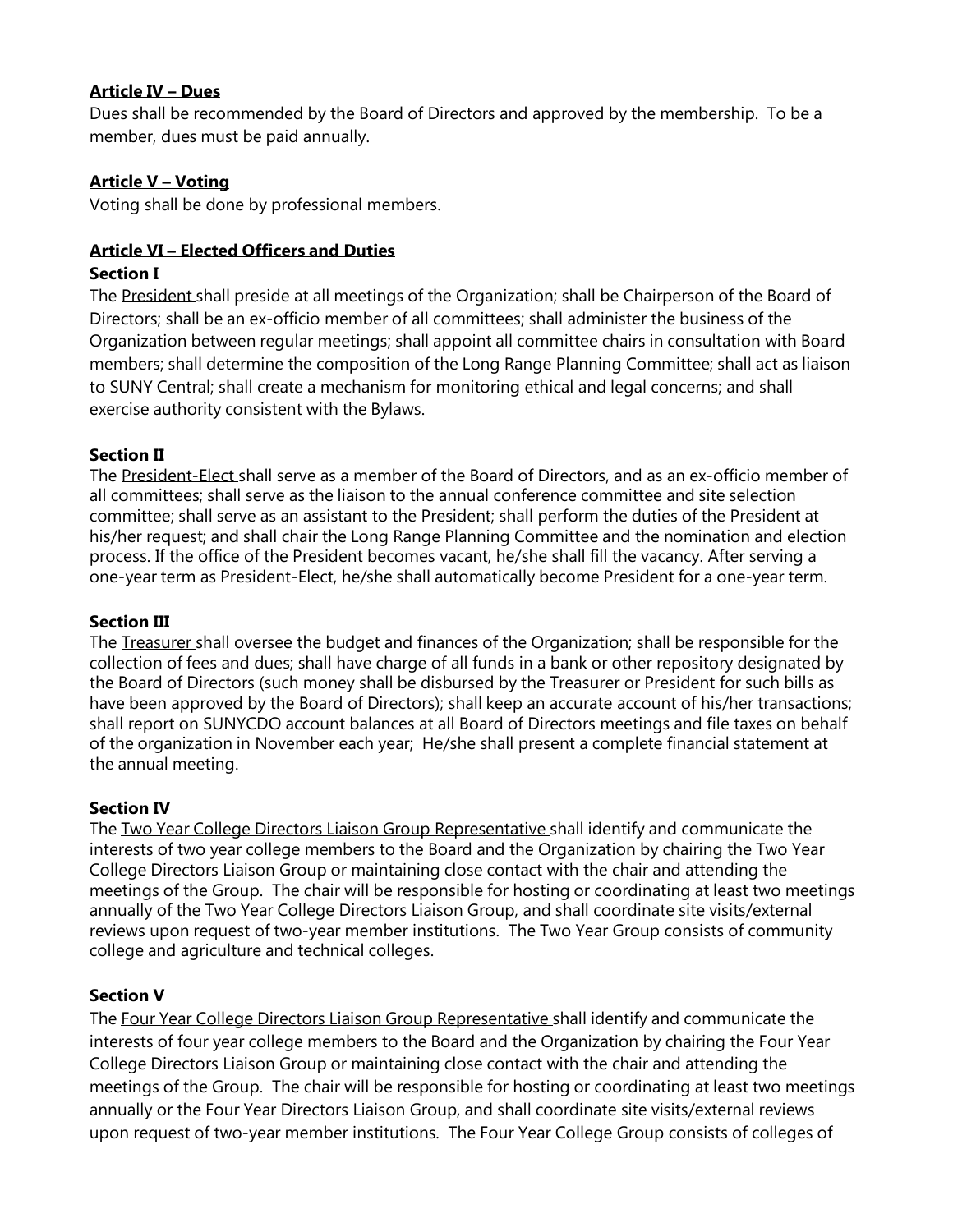arts and sciences, university centers, specialized colleges, and colleges and centers for the health sciences.

# **Section VI**

The Professional Development Coordinator shall serve as the Board liaison to such activities as drive-in workshops, awards committee, and professional development grant committee; shall work closely with the Two and Four Year Directors Liaison Representatives to convey the professional development needs of the membership; and shall communicate the member interests to appropriate Board members or committee chairs.

# **Section VII**

The Employer Relations Coordinator shall serve as Board liaison to employer related activities; shall provide employer outreach and give feedback to members; and shall seek input from members through their Two and Four Year Directors Liaison Representatives.

# **Section VIII**

The Member Relations Coordinator shall serve as the Board liaison for the activities of membership recruitment, writing, production, and distribution of newsletters, and maintenance, production, and distribution of the directory and shall support the New Member-at-Large in new member mentoring.

# **Section IX**

The Secretary/New Member-at-Large shall conduct appropriate correspondence pertaining to the Organization; shall notify members of the Board of Directors of all meetings; shall record and distribute the minutes of all Board meetings; shall have custody of all books, papers, and office supplies; shall maintain an up-to-date roster of members in conjunction with the Member Relations Coordinator; shall represent the interests and concerns of the new members; shall initiate and maintain contact with all new members, actively seeking out their interests and concerns; shall coordinate new member mentoring shall be the liaison for the New Career Professionals pre-Conference event.

# **Section X**

The Technology Coordinator shall serve as a board liaison to all organizational technology tools such as the SUNYCDO web site, SUNYCDO List serves, SUNYCDO LinkedIn, SUNYCDO Drop Box and conference calling systems. The technology coordinator will preserve the access information, contracts and passcodes to all SUNYCDO technology systems. The Technology Coordinator will also work collaboratively with the Technology Committee to research and recommend new technologies and tools to support the organization, its members and its mission.

# **Section XI**

The SUNY Liaison will work directly with SUNY administrative staff and the Chancellor's Office to ensure that SUNYCDO has a strong, ongoing input into such initiatives as Applied Learning, updating of joint publications (Faculty Handbook on Internships), the outcomes survey and any joint SUNY career programming. At her / his discretion, the SUNY Liaison Board Member will establish a committee. Responsibilities will include: providing regular updates to the SUNYCDO Board, periodic meetings with SUNYCDO members and SUNY Administration and updating of the SUNYCDO Services Survey.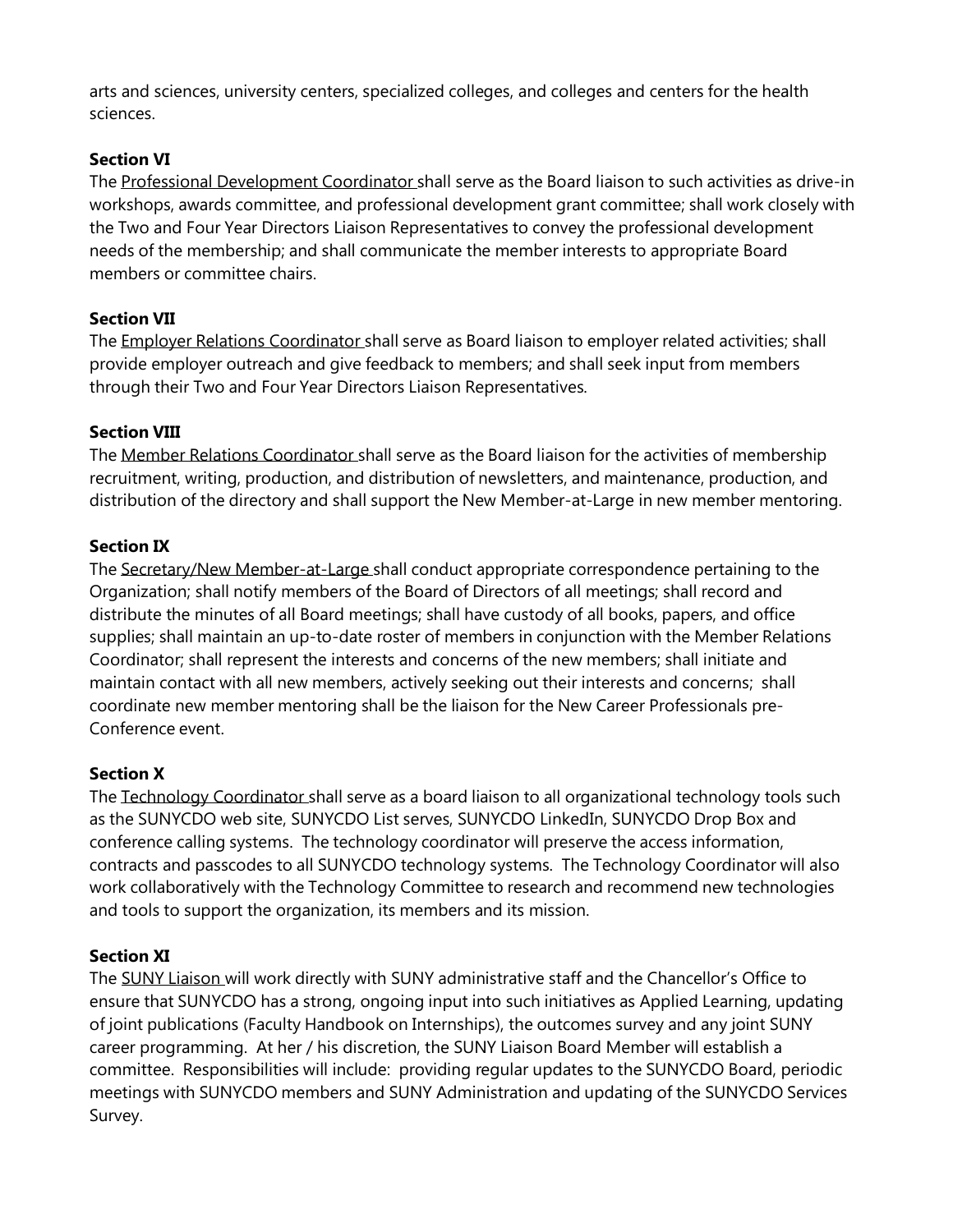#### **Article VII – Board of Directors and Officers**

There shall be a Board of Directors comprised of all elected officers. The major responsibility of the Board is the control and management of the affairs of the Organization as defined in the Bylaws. It is also their responsibility to promote the growth of the Organization.

# **Article VIII – Election of Officers**

# **Section 1**

Election of officers will be completed electronically or by mail by March 1 of each year. Nominations will be solicited by a nominating committee which shall be chaired by the President-Elect and selected from the membership at large with the following exceptions:

- The members of the Two Year College Directors Liaison Group will nominate up to three individuals from the two year membership for the Board position.
- The members of the Four Year College Directors Liaison Group will nominate up to three individuals from the four year membership for the Board position.
- The New Member-at-Large should be a member of the Organization for three years or less.

# **Section II**

Newly elected officers will assume their respective offices upon the close of the business meeting at the annual conference.

# **Section III**

Officers will serve as follows:

- The President, the President Elect, and the Secretary/New Member-at-Large: 1 year term, nonrenewable.
- The Treasurer, the Two Year College Directors Liaison Group Representative, and the Four Year College Directors Liaison Group Representative, The Technology Coordinator and the SUNY Liaison: 1 year term, 3 consecutive term limit.
- The Professional Development Coordinator, the Employer Relations Coordinator, and the Member Relations Coordinator: 2 year term, 2 consecutive term limit.

# **Section IV**

In the event that any sitting or elected board member, other than President or President-elect, be unable to complete his/her term, a replacement will be appointed by the President with Board approval to serve the unexpired portion of that term. Should the President be unable to complete his/her term, the President-elect will assume the duties of the President for the remainder of that term and the organization shall conduct a special election to identify a new President-Elect. Should the President-Elect be unable to complete his/her term, the organization shall conduct a special election to identify a new President-Elect. Any President-Elect selected via special election shall serve until the next election cycle and shall have no continuing obligation to the organization beyond completion of the term in question.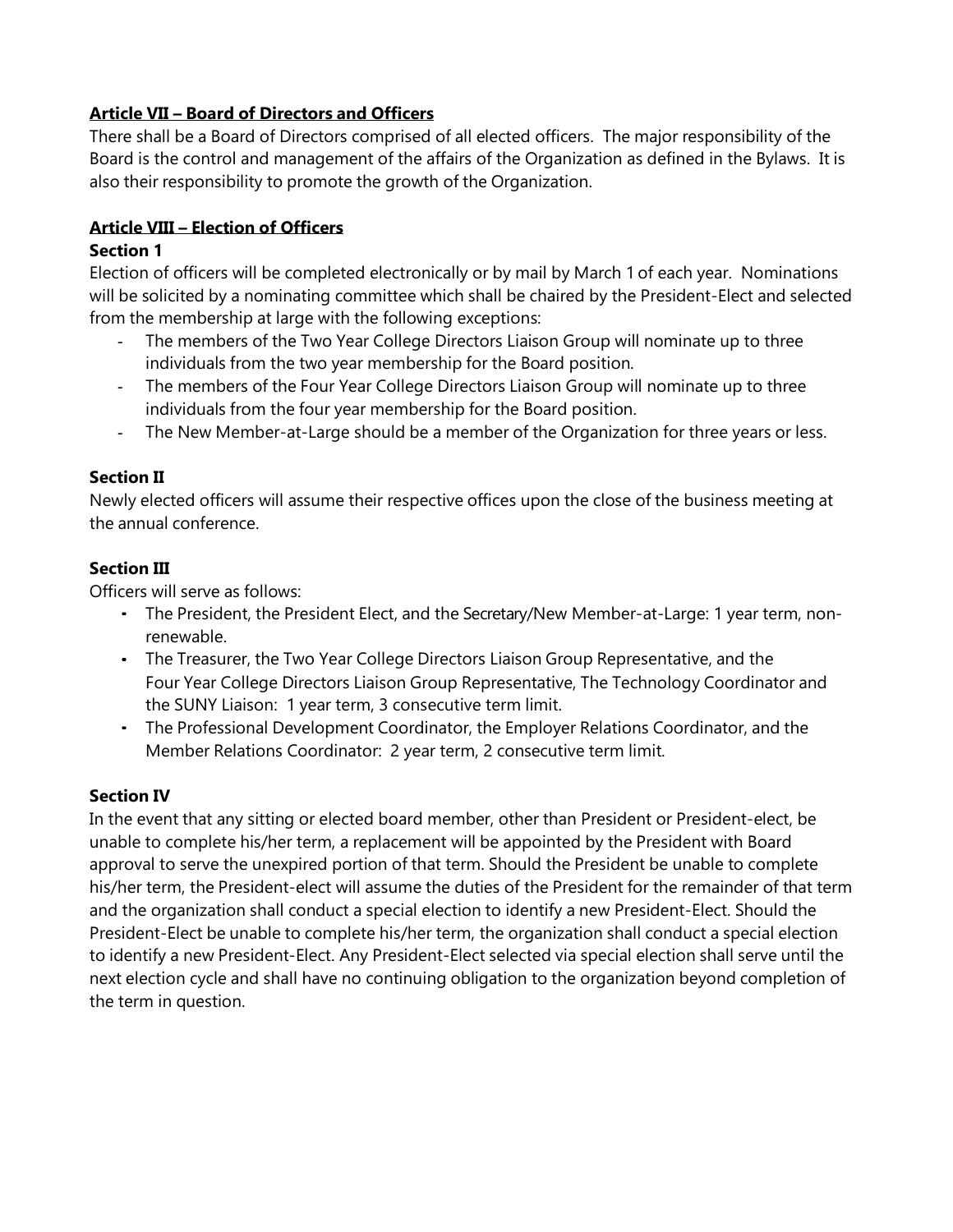# **Article IX – Meetings**

# **Section I**

The organization shall meet annually during the month of June to conduct business. In addition, the Board of Directors will meet as necessary and appropriate to conduct the business of the organization.

# **Section II**

Parliamentary Authority – the business of this organization will be conducted according to Robert's Rules of Order (revised) except where such rules are not consistent with the Bylaws of this organization. The President and Board of Directors shall appoint a Parliamentarian to resolve questions of order.

# **Section III**

Quorum – 50% plus one of the members of the Board of Directors shall constitute a quorum for the purpose of conducting the business of the organization. At the annual business meeting, one third of the professional members of the Organization will constitute a quorum for conducting the organization's business.

# **Article X – Committees**

The Board of Directors, on its own initiative and as recommended by the Long Range Planning Committee will convene and charge committees on an annual basis in response to the needs and priorities of SUNYCDO. All committee members will serve for one year with the option for reappointment. Every committee will have a Board liaison and will be referred to simply as 'committee' without the appellation of such words as 'standing' or 'ad hoc'. Committee chairs will be appointed by the President in consultation with board members. Outgoing chairs and the appropriate Board liaison will also provide input.

Committees which, by the nature of their activities, are basic to the life of the Organization and therefore will continue from year to year include: Awards, Newsletter, Annual Conference, and Long Range Planning.

The composition of the Long Range Planning Committee will be determined by the President. Further, it will continually assess the needs and concerns of the Organization through such means as reviewing past accomplishments and identifying issues which will impact the Organization's future direction and priorities. In the spring semester, the Long Range Planning Committee will present its recommendations for appropriate committees and their charges for the following year.

# **Article XI – Amendments**

Amendments to the By-Laws shall be submitted to the Board of Directors, upon whose approval by a simple majority will result in a vote by the membership. All members must be advised via mail or electronic means of the proposed amendment at least 30 days prior to the vote deadline. The vote may be conducted in person at the annual business meeting, via mail and/or electronic means. An affirmative vote of two thirds of eligible voters will be necessary for approval with at least one third of the membership participating in the balloting.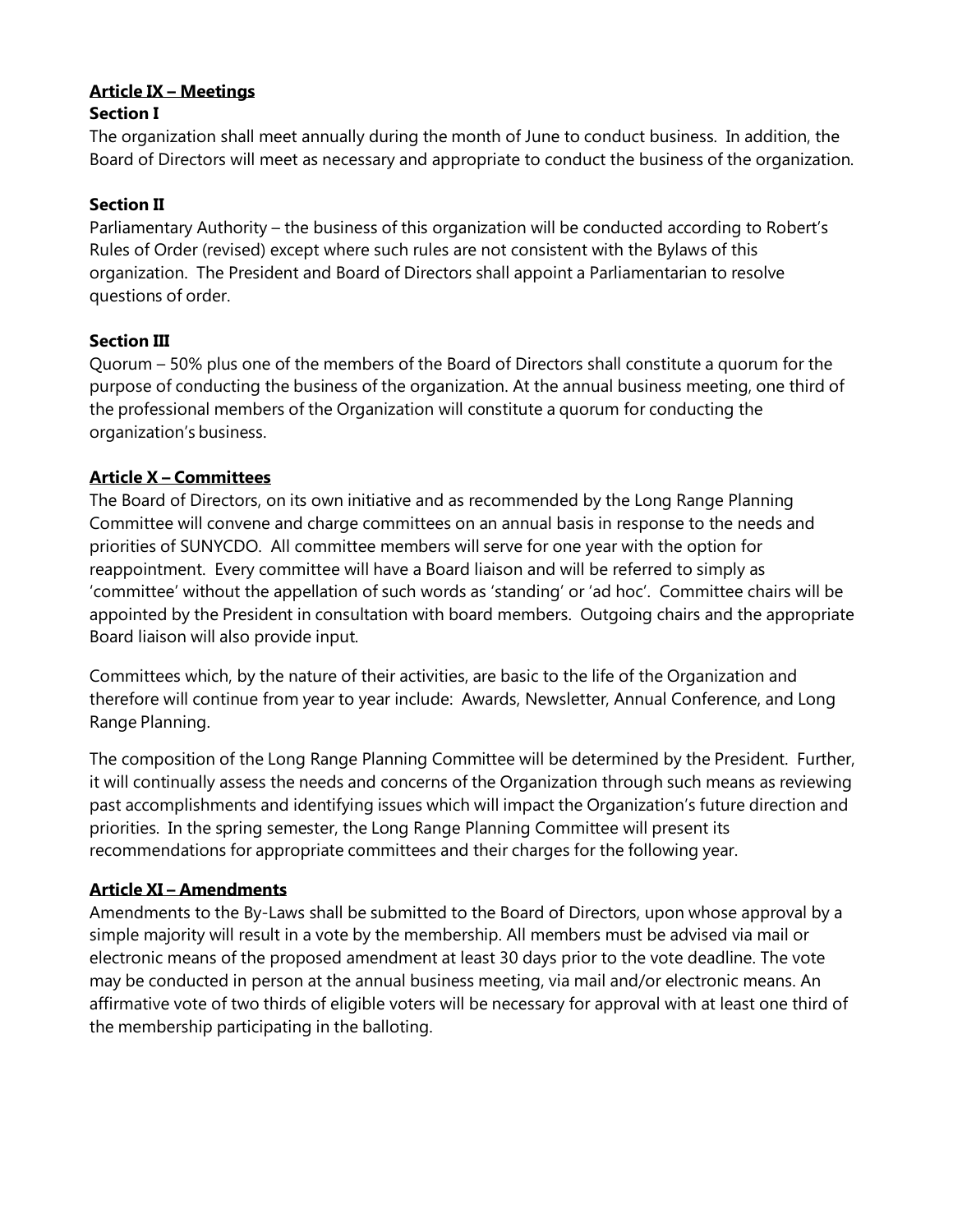#### **Article XII – Amendment**

#### Prohibited Activities and Disposal of Property

As a not for profit organization, no part of the organization's receipts or any net earnings shall inure to or benefit of or be distributed to its members, officers, or directors. Upon dissolution, the organization shall, after making payment or making provisions for payment of all its liabilities of the Organization, dispose of all its net assets, if any, exclusively to such charitable or other organizations as shall at the time qualify as exempt organizations on Section 501(c) 3 of the Internal Revenue Code as now in effect.

#### **Article XIII Amendment**

#### Strategic Planning Process

SUNYCDO will adopt a culture of strategic planning to insure action items are meeting objectives and are in-line with the Organization's Mission and Vision. The Long Range Planning Committee will review the Strategic Plan and make recommendations to the Board.

Last approved: 2018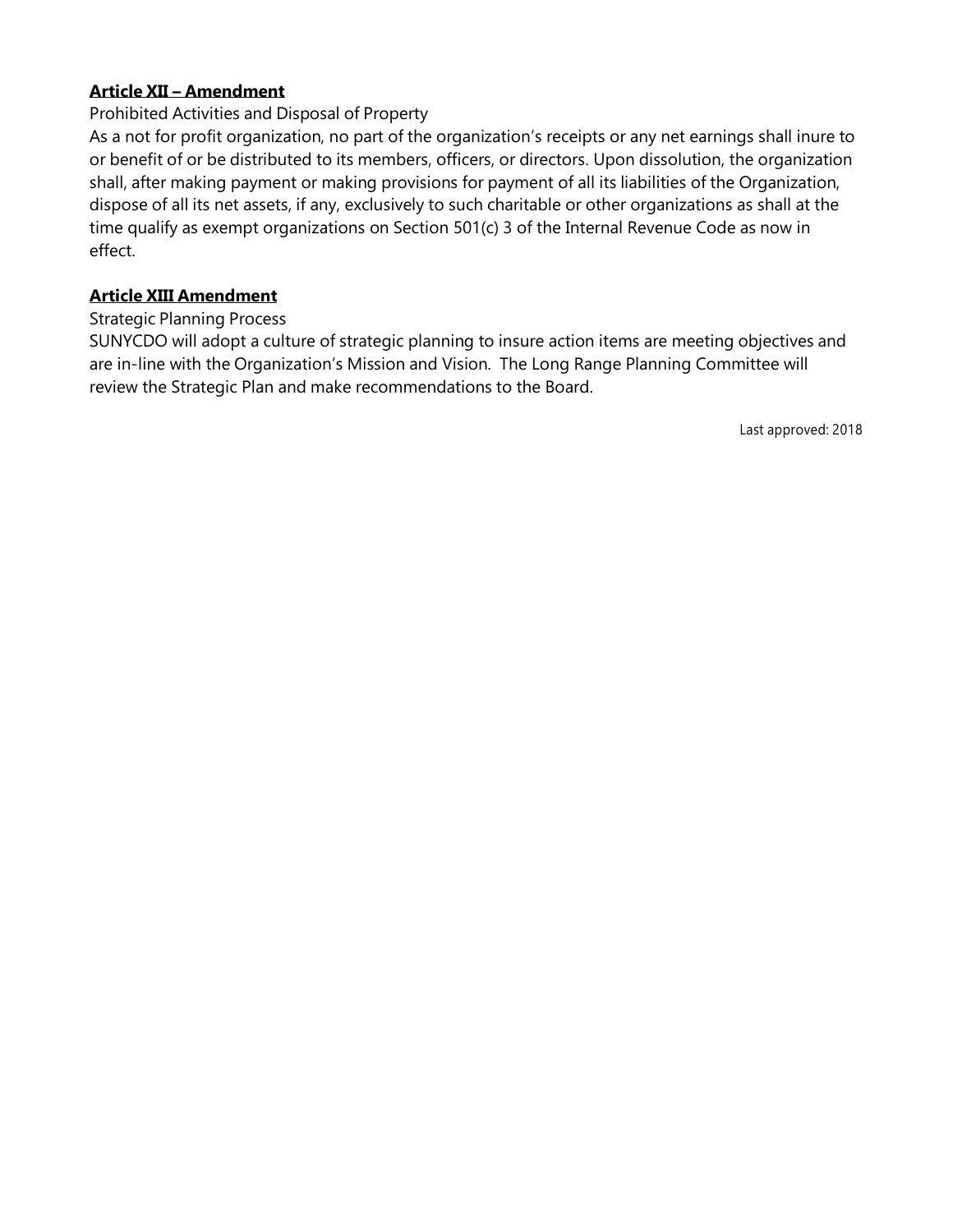# **PART II: POLICIES AND PROCEDURES**

**Note:** SUNYCDO's "Policy and Procedure Manual" will be kept in hard copy with the President's documents and by the Secretary/Treasurer on the SUNYCDO hard drive and the SUNYCDO website. The President-Elect will be responsible for updating the manual annually. The President-Elect will also be sure that any changes in policy or procedures will be reflected in the manual. An electronic copy of the Policy and Procedures Manual (minus the 13 - Points of Conduct from NACE which will be referenced from our site to NACE) will be kept and updated by the President-Elect and available to all members on our website. Additional procedural information may be found in individual committee manuals.

#### **SECTION I**

#### **REPRESENTATION OF THE ORGANIZATION**

#### **A. USE OF NAME** (Bylaws: Article I)

The use of the name SUNYCDO, Inc. (SUNY Career Development Organization Inc.) may be used only with Board approval.

#### **B. LOGO**

The SUNYCDO logo may be used only for official publications approved by the Board.

**C. SPOKESPERSON/REPRESENTATIVE FOR SUNYCDO**(Bylaws: Article VI, sec I) The president of SUNYCDO speaks for the organization. In matters that involve financial expenditures above \$100 or on issues that deviate from our established policies and procedures, the president must consult with the Board.

In specific committee related issues the Chair of each committee may speak on issues regarding CDO, relevant to the functions of that particular committee.

# **D. WEB SITE** (see also P&P SEC 7(c))

The SUNYCDO Web site is listed at: **[http://www.sunycdo.org.](http://www.sunycdo.org/)** Web site shall be maintained by the Technology Coordinator or one or more members of the Technology Committee.

# **SECTION II**

# **MEMBERSHIP (BYLAWS - ARTICLE III)**

# **A. PROFESSIONAL RESPONSIBILITIES OF MEMBERS**

The members of the State University of New York Career Development Organization, Inc. (CDO) join together in endorsing a set of principles which guide our work. They serve to help us identify issues, raise questions, and make decisions when faced with new or complicated situations. In this way, they provide us with a common approach and shared understanding of some of the most basic aspects of career development and placement practice.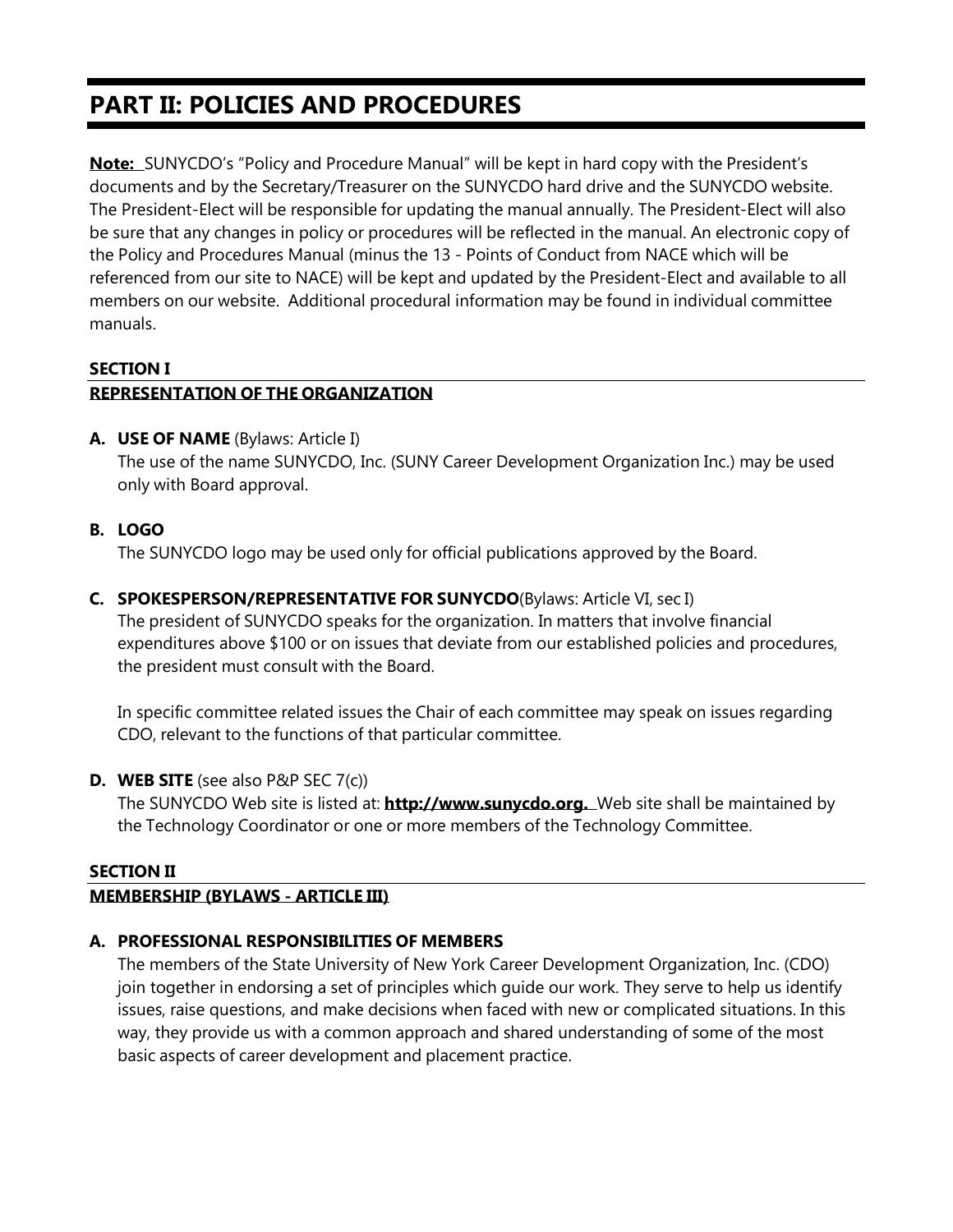Therefore, as members, we affirm for ourselves the following aims:

- 1. to provide equitable services for students which are non-discriminatory and which help students explore the place of work in their lives.
- 2. to provide career planning and placement services that are consistent with the mission and policies of our campuses.
- 3. to aid our students and our institutions by providing services and assistance to affirmative action, equal employment opportunity employers.
- 4. to respond professionally and ethically to career planning and placement issues.
- 5. to develop our own skills and knowledge by seeking to be familiar with current research, practices, and issues in career planning and placement.

# **B. CODE OF ETHICS**

The members of SUNYCDO adhere to the thirteen point 'Principles for Career Service Professionals' as outlined by National Association of Colleges and Employers (NACE) in its "Principles for Professional Conduct" available on the NACE website. Reprinted with permission from the National Association of Colleges and Employers (NACE), copyright holder.

- 1. Career services professionals, without imposing personal values or biases, will assist individuals in developing a career plan or making a career decision.
- 2. Career services professionals will know the career services field and the educational institution and students they represent, and will have appropriate counseling skills.
- 3. Career services professionals will provide students with information on a range of career opportunities and types of employing organizations. They will inform students of the means and resources to gain access to information which may influence their decisions about an employing organization. Career services professionals will also provide employing organizations with accurate information about the educational institution and its students and about the recruitment policies of the career services office.
- 4. Career services professionals will provide comparable services to all employers, regardless of whether the employers contribute services, gifts, or financial support to the educational institution or office and regardless of the level of such support.
- 5. Career services professionals will establish reasonable and fair guidelines for access to services by employers. When guidelines permit access to organizations recruiting on behalf of an employer and to international employers, the following principles will apply:
	- a. Organizations providing recruiting services for a fee may be asked to inform career services of the specific employer they represent and the specific jobs for which they are recruiting. When deemed necessary, career services can request contact information to verify that the organization is recruiting for a bona fide job opportunity. Career services must respect the confidentiality of this information and may not publish it in any manner. Third-party recruiters that charge fees to students will not be permitted access to career services;
	- b. Employers recruiting for work outside of the United States are expected to adhere to the equal employment opportunity (EEO) policy and U.S. labor law policies of the career services office. They will advise the career services office and the students of the realities of working in that country and of any cultural and employment law differences.
	- 6. Career services professionals will maintain EEO compliance and follow affirmative action principles in career services activities in a manner that includes the following: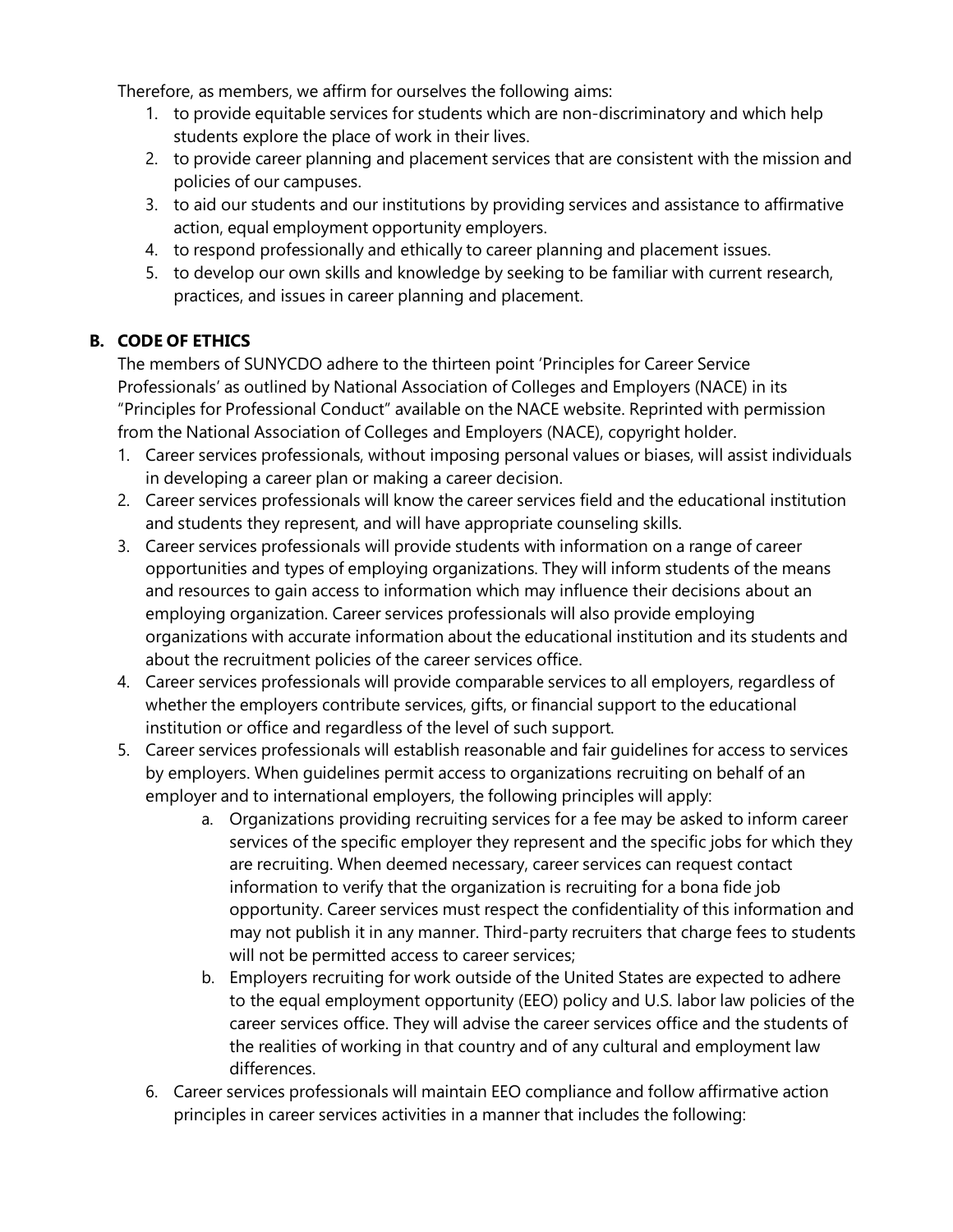- a. Referring all interested students for employment and experiential learning opportunities without regard to race, color, national origin, religion, age, gender, sexual orientation, military status, veteran status, or disability, and providing reasonable accommodations upon request;
- b. Notifying employing organizations of any selection procedures that appear to have an adverse impact based upon the student's race, color, national origin, religion, age, gender, sexual orientation, veteran status, or disability;
- c. Assisting recruiters in accessing certain groups on campus to provide a more inclusive applicant pool;
- d. Informing all students about employment and experiential learning opportunities, with particular emphasis on those in occupational areas where certain groups of students are underrepresented;
- e. Developing awareness of, and sensitivity to, cultural differences and the diversity of students, and providing responsive services;
- f. Responding to complaints of EEO noncompliance, working to resolve such complaints with the recruiter or employing organization, and, if necessary, consulting with the appropriate campus department.
- g. Any disclosure of student information outside of the educational institution will be with prior consent of the student unless health and/or safety considerations necessitate the dissemination of such information. Career services professionals will exercise sound judgment and fairness in maintaining the confidentiality of student information, regardless of the source, including written records, reports, and computer data bases.
- 7. Only qualified personnel will evaluate or interpret assessments of a career exploration nature. Students will be informed of the availability of assessments, the purpose of such assessments, and the disclosure policies regarding assessment results.
- 8. If the charging of fees for career services becomes necessary, such fees will be appropriate to the budgetary needs of the office and will not hinder student or employer access to services. Career services professionals are encouraged to counsel student and university organizations engaged in recruitment activities to follow this principle.
- 9. Career services professionals will advise students about their obligations in the recruitment process and establish mechanisms to encourage their compliance. Students' obligations include providing truthful and accurate information; adhering to schedules; accepting an offer of employment in good faith; notifying employers on a timely basis of an acceptance or non-acceptance and withdrawing from the recruiting process after accepting an offer of employment; interviewing only with employers for whom students are interested in working and whose qualifications requirements they meet; and requesting reimbursement of only reasonable and legitimate expenses incurred in the recruitment process.
- 10. Career services professionals will provide services to international students consistent with U.S. immigration laws; inform those students about these laws; represent the reality of the available job market in the United States; encourage pursuit of only those employment opportunities in the United States that meet the individual's work authorization; and encourage pursuit of eligible international employment opportunities.
- 11. Career services will establish job and internship posting guidelines, communicate these guidelines to students and employers, and review job and internship postings submitted by employers. They will make a reasonable effort to ensure that jobs and internships posted to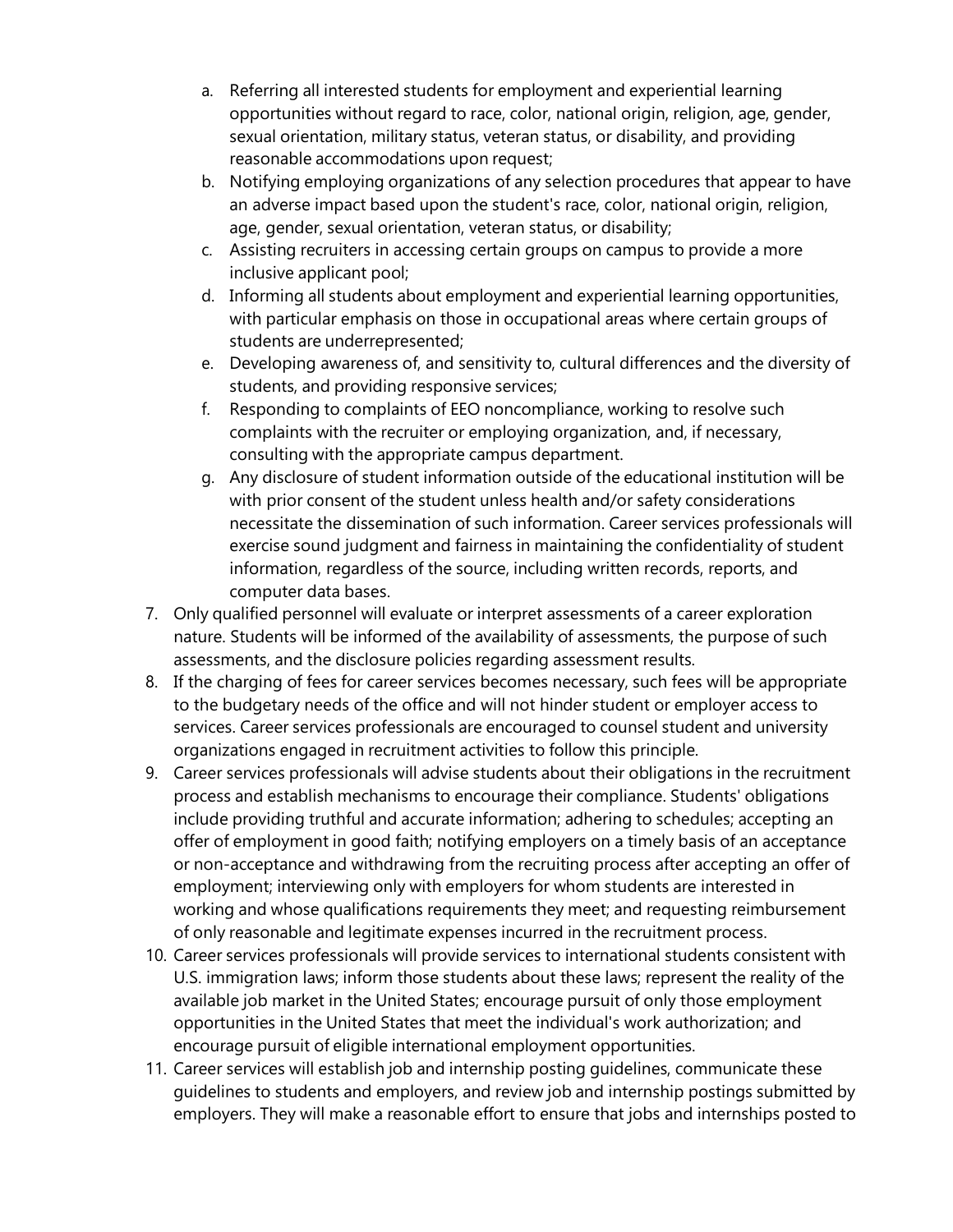their systems adhere to their university's standards and NACE Principles, in a manner that includes the following:

- a. All postings should adhere standards and guidelines prescribed by the institution;
- b. Job postings should be suitable and appropriate for candidates from their institution, as determined by career services staff;
- c. Internship postings should meet the NACE definition and criteria for internships. (See "A Position Statement on U.S. Internships: A Definition and Criteria to Assess Opportunities and Determine the Implications for Compensation.")
- d. Career services professionals will also promote and encourage acceptance of these principles throughout their educational institution, **particularly with faculty and staff who work directly with employers**, and will respond to reports of noncompliance.

See more at: <http://www.naceweb.org/principles/#careerservices->

#### **MEMBERSHIPDIRECTORY**

A listing of members, both by alpha as well as by campus is developed and made available, biannually on our Web site.

# <span id="page-12-0"></span>**SECTION III**

#### **DUES**

# **A. MEMBERSHIP YEAR** (BYLAWS - ARTICLE IV)

The membership year begins at the commencement of the annual conference and ends with the start of the next annual conference.

# **B. MEMBERSHIP DUES**

Membership dues are established and approved by the Board. Current membership dues are:

- Professional Member, \$45.00 per year
- Graduate Student Member, \$15.00 per year

Beginning in June 2017, SUNYCDO will offer both an Individual and Institutional membership option.

- Student Members \$20
- Individual Membership \$50
- Institutional Memberships:
	- o Tier 1: 4-6 Members \$200
	- o Tier 2: 7-9 Members \$350
	- o Tier 3: 10+ Members \$500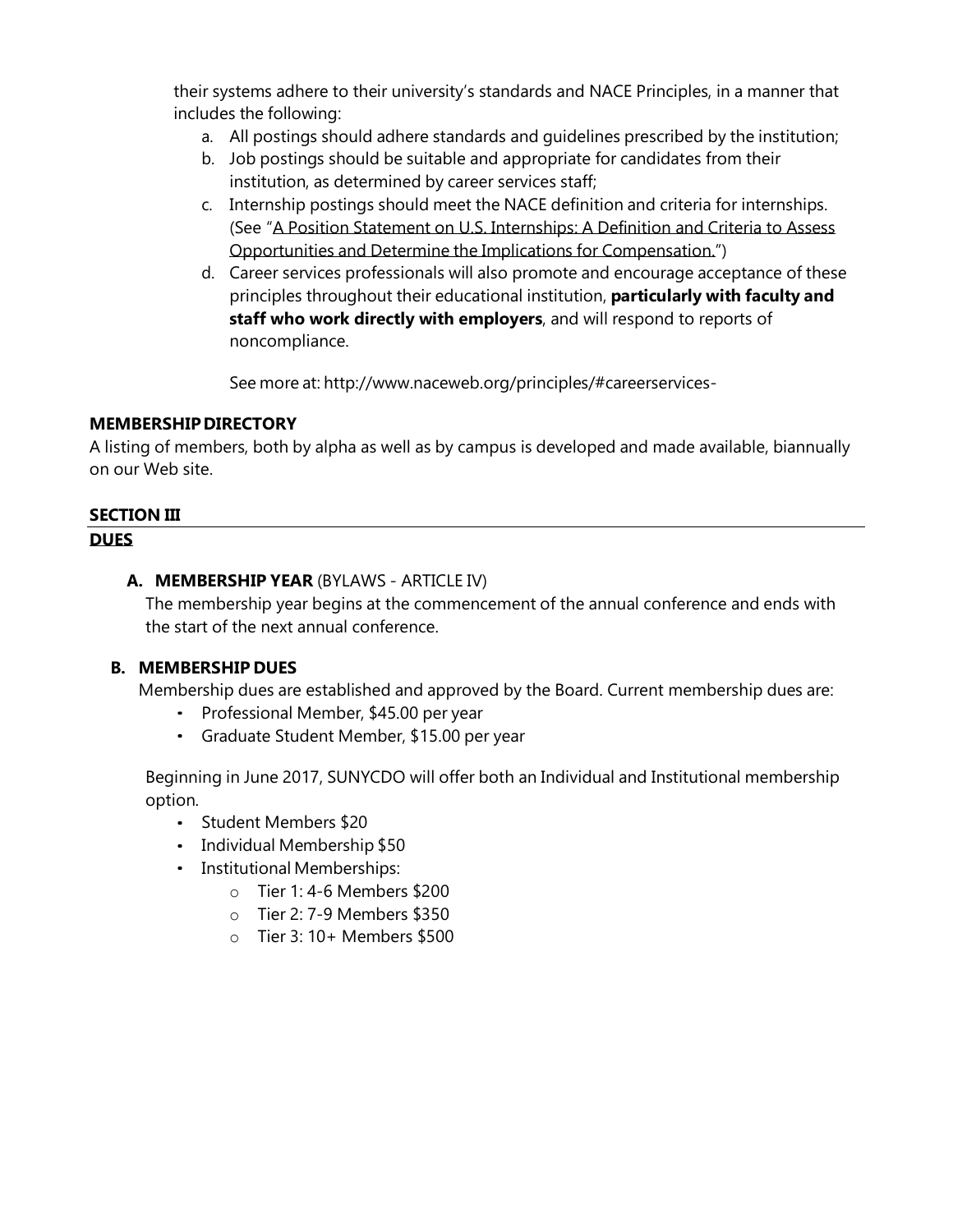Membership payment is due by the time of the annual conference. Individuals meeting eligibility requirements may join SUNYCDO at any time. New members paying dues after the annual conference shall be considered members until the beginning of the next annual conference and will be added to the listserv upon completing registration. Anyone who joins in January or after will have the choice of membership for the remainder of that membership year or to delay membership to the following year.

In the event that a renewing member is unable to pay their dues until after the annual conference, a grace period up to September 1 will be provided before member access is removed from the list-serv. If a member joins and we don't receive payment for 90 days, they will be removed from the listserv. Access will be reactivated upon payment of membership dues.

# **SECTION IV NOMINATION AND ELECTION PROCEDURE (BYLAWS - ARTICLE VIII)**

The SUNYCDO Board of Directors is to have in place a nomination process that facilitates:

- involving members in the process
- creating an objective mechanism for soliciting nominations
- providing members with a thorough understanding of the duties of elected positions
- presenting the background and qualifications of all candidates

# **A. NOMINATION & ELECTION COMMITTEE**

The recommended procedure for creating the Nominating Committee is as follows: the committee, chaired by the President-elect, shall consist of the President-elect plus two designees of the current president (non-board members); one from a two-year college and one from a four-year college.

# **B. PROCEDURE**

- The committee will solicit nominations, present the slate of candidates and conduct the election prior to the conference.
- Election ballots are distributed to membership. The committee ensures that all members have the opportunity to vote.
- The committee will notify candidates of election results prior to announcing results to the membership.
- The committee will announce results prior to the conference through Career-L.
- The committee will introduce the new Board at the conference and the Board will begin its term at the close of the annual business meeting.

# **C. TIMELINE**

- Call for nominations will be distributed in late November/early December via Career-L. Candidates submit brief biography which includes professional background, SUNYCDO involvement and motivation for seeking office.
- Slate of candidates presented for vote during in late December/early January.
	- Candidate's biographies available on our Web site or via Career-L.
- Nominations Committee encourages voting by publicizing through e-mail. For a valid election, a majority of members must vote and the candidates must be elected by a majority of votes cast.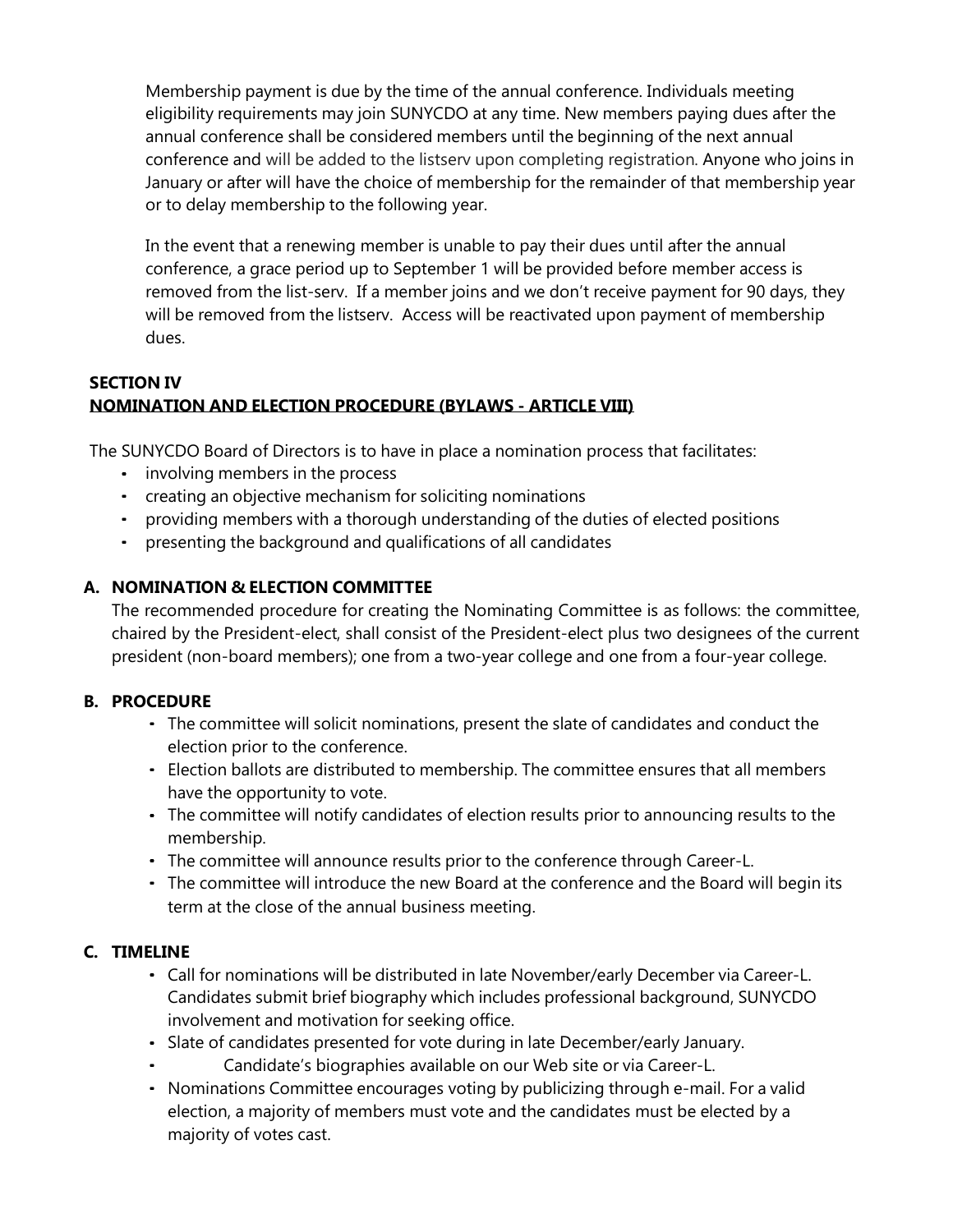Election results released to general membership via Career-L no later than March 1st; candidates are personally informed by the Nominations Committee.

#### **SECTION V ORGANIZATIONALSTRUCTURE**

# **A. INCORPORATION**

SUNYCDO was incorporated in NYS as a 501c3 non-profit corporation in 1987. These documents are kept with the Secretary/Treasurer's documents.

# **B. ORGANIZATION** (BYLAWS - ARTICLE VII)

The Board of Directors is comprised of all elected officers. The major responsibility of the Board is the control and management of the affairs of the Organization as defined in the bylaws. The Board's responsibility includes promotion and growth of the Organization. Activities of the Organization are coordinated through a committee structure.

# **C. OFFICERS** (BYLAWS - ARTICLE VIII)

- a. There are eleven officers that make up the Board of Directors
	- i. President
	- ii. President-Elect
	- iii. Secretary/ New Member At Large
	- iv. Member-RelationsCoordinator
	- v. Four-Year College Directors Liaison
	- vi. Two-Year College Directors Liaison
	- vii. Employer Relations Coordinator
	- viii. Treasurer
	- ix. Professional Development Coordinator
	- x. Technology Coordinator
	- xi. SUNY Liaison

# **D. ORGANIZATIONAL CHART** (See Page 34)

# **E. COMMITTEES** (BYLAWS – ARTICLE X)

# a. **Committee Autonomy**

i. Committees have wide latitude to make decisions and take action on issues within the purview of their charge. The Board provides general oversight of committee activities through the Board liaison to each committee. Some committees listed below may be formed and/or utilized as determined by the Board.

# b. **Committees Descriptions and Functions**

- i. **Annual Conference:** Plan, organize, conduct, and assess the annual conference in accordance with procedures outlined in the conference planning manual. Program initiatives will be discussed with the Professional Development Coordinator. See Conference Manual located in Dropbox. Liaison – President-Elect
- ii. **Awards:** Coordinate the awards proposal and selection process to formally recognize members' programs or activities, as well as recognizing individual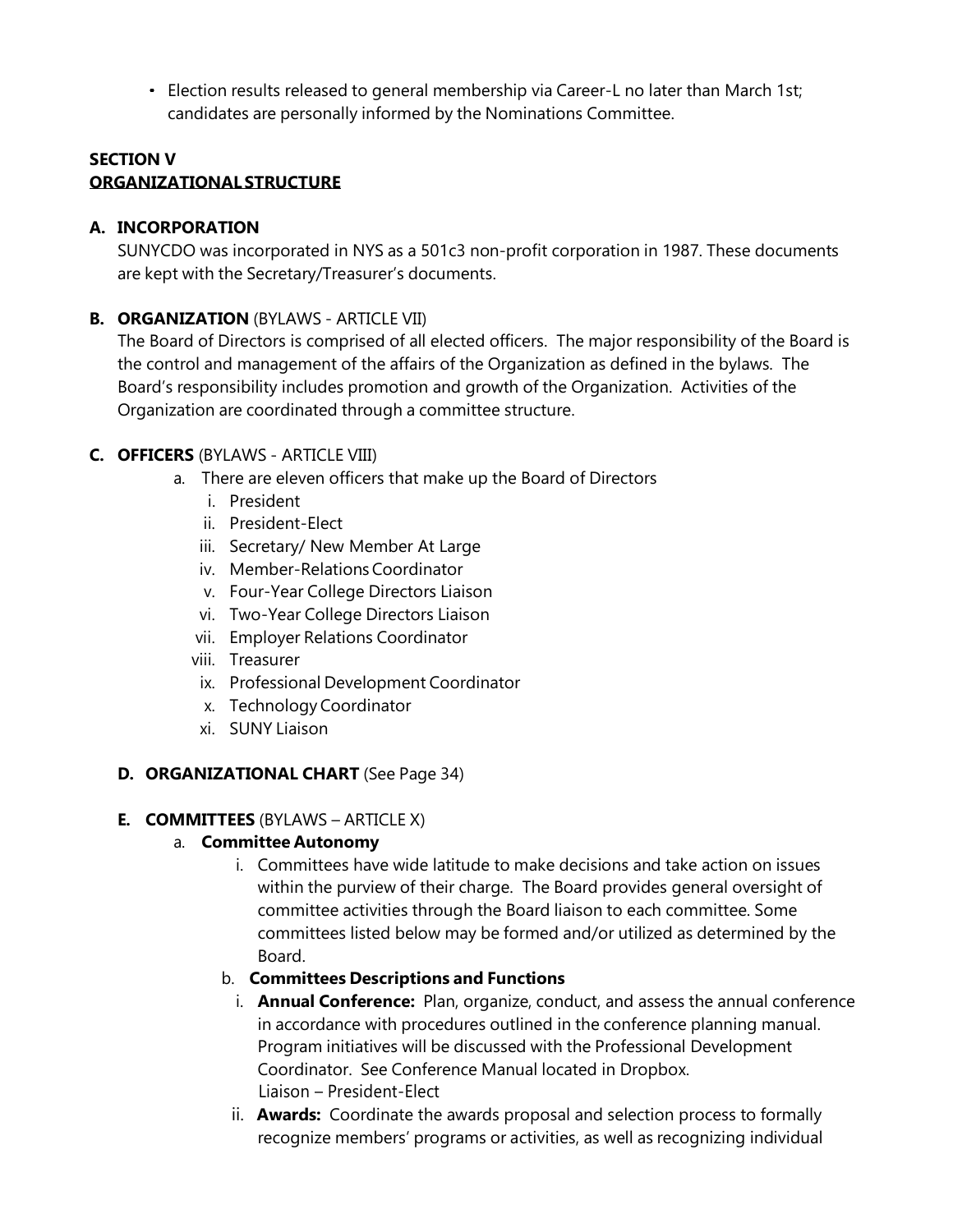members for outstanding service. Solicit award proposals, judge proposals, select award recipients according to guidelines and coordinate Awards Ceremony as part of the annual conference. Liaison – Professional Development Coordinator

- iii. **Conference Site Selection:** SUNY Delegated Conference Vendor will gather RFP's and committee will review proposals, information and visit the site for the annual conference. Present recommendations to the Board of Directors. Liaison – President-Elect
- iv. **Emeritus Membership:** Solicit nominations for emeritus membership and forward supporting documents to Board for action. Liaison – Member Relations Coordinator
- v. **Employer Relations** (chair only): Assess employer relations issues of our members and to develop programs to address those needs. Share employer related information with the membership and advise the board on employer issues.

Liaison – Employer Relations Coordinator

- vi. **Ethics and Legal Concerns:** Receive concerns/questions from members and formulate policy language to address issues of ethical and /or legal concern. Act as legal and ethical watchdog for the organization. Keep membership informed of issues that may impact career services offices. Liaison – President
- vii. **External Audit Committee:** Examines the financial records, accounts, business transactions, accounting practices and internal controls of SUNYCDO, Inc. to ensure fiscal responsibility. Liaison –Treasurer
- viii. **Long Range Planning:** Assess the needs and concerns of the organization by reviewing past accomplishments and identifying issues which will impact upon our future direction and priorities. Annually present recommendations to the Board on objectives and activities that may be included in the Operational Plan, and which may include recommendations for appropriate committees and charges to the Board of Directors. Assist the Board with the development of the Strategic Plan every five years.

Chaired by President Elect

ix. **Member Recruitment** (chair only)**:** Foster awareness of the organization among SUNY career planning and placement colleagues and work to stimulate their interest in SUNYCDO. Maintain and update the directory of SUNY career professionals.

Liaison – Member Relations Coordinator

- x. **New Member** (chair only)**:** Provide mentoring and support for new members. Coordinate new members' activities at the annual conference. Represent the interests and concerns of new members. Coordinate mentoring program. Host new member events at annual conference. Provide a professional development seminar to help new professionals/new members gain useful information about our profession and organization, and develop networks. Liaison – New Member-at-Large
- xi. **Newsletter:** Produce a newsletter for the SUNYCDO membership. The newsletter will be made available on our website and will be promoted to the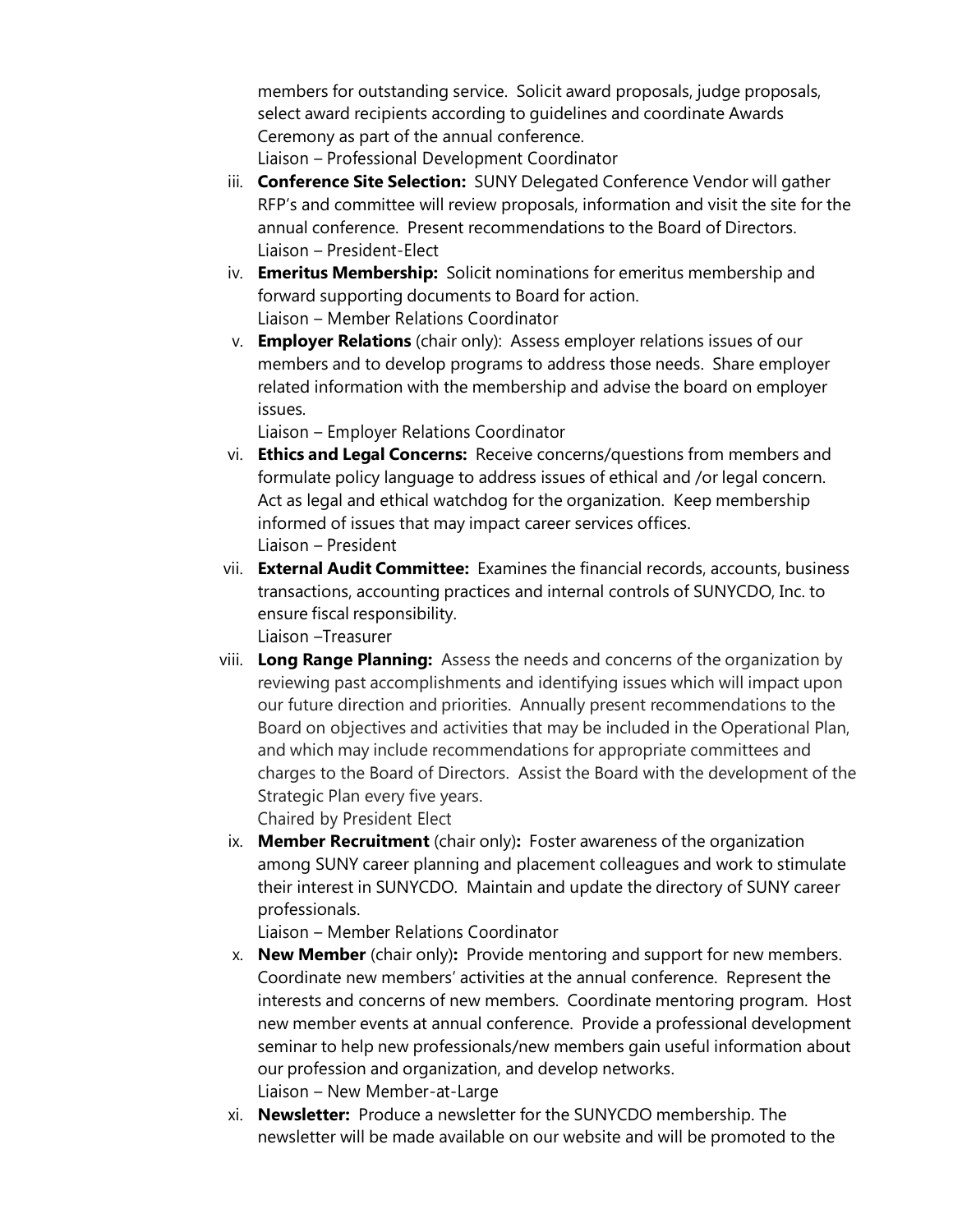membership via periodic updates on CAREER-L. Its content will reflect organizational activity as well as direction and current trends, issues, and events within the field of career services.

Liaison – Member Relations Coordinator

- xii. **Nominations and Elections:** Solicit nominations annually and conduct elections for the Board of Directors. Liaison – President Elect
- xiii. **Policies and Procedures** (chair only)**:** Clarify and define policies and procedures related to the organization, including mission and purpose, and incorporation. Produce, maintain, and make available an up-to-date Policies and Procedures Manual. Liaison – President Elect
- xiv. **Pre-Conference (Leadership):** Provide a 'pre-conference' leadership seminar to help acquaint Board members and committee chairs with expectations, functions, and responsibilities. Liaison – President Elect
- xv. **Professional Development:** Basic responsibility entails organization of professional development opportunities from one-day workshops or webinars on topics relevant to career services professionals and/or support staff. Liaison – Professional Development Coordinator
- xvi. **Technology:** Inventory, assess and develop activities to meet the technology needs of career offices and SUNYCDO. Maintain SUNYCDO website. Liaison – Technology Coordinator
- xvii. **Visitation (External Review):** The Visitation Teams are provided as an ongoing service of SUNYCDO to member institutions for consultation in the development of effective career services programs. Coordinates the process for requesting the visitation and assembling the visitation team. A 'Visitation Guide' is available and includes guidelines for visitation teams and outlines the process and expectations.

Liaison – 2-Year and 4-Year Director Liaison

xviii. **Professional Development Grant:** Solicits proposals for the Professional Development Grant program from members. Reviews and determines award recipients

Liaison – Professional Development Coordinator

# c. **Committee Budgets**

i. Each Chair of a committee will request funds of specific amounts and for specific stated expenses, prior to such expenditures. From these requests the Treasurer, in consultation with the Board will authorize such expenditures.

# d. **Committee Policy & Procedures**

i. Each committee has a Board charge which determines its operations. These policies and procedures will be updated (as necessary) and then transferred to the new Chairperson. If a policy of any committee is substantially changed, this proposed change must be discussed with the committee's Board liaison.

# e. **Officer & Chair Responsibilities**

- i. **Officer Responsibilities**
	- 1. All officers of SUNYCDO will carry out the responsibilities as outlined in the Organization By-Laws. Additionally, the president ensures that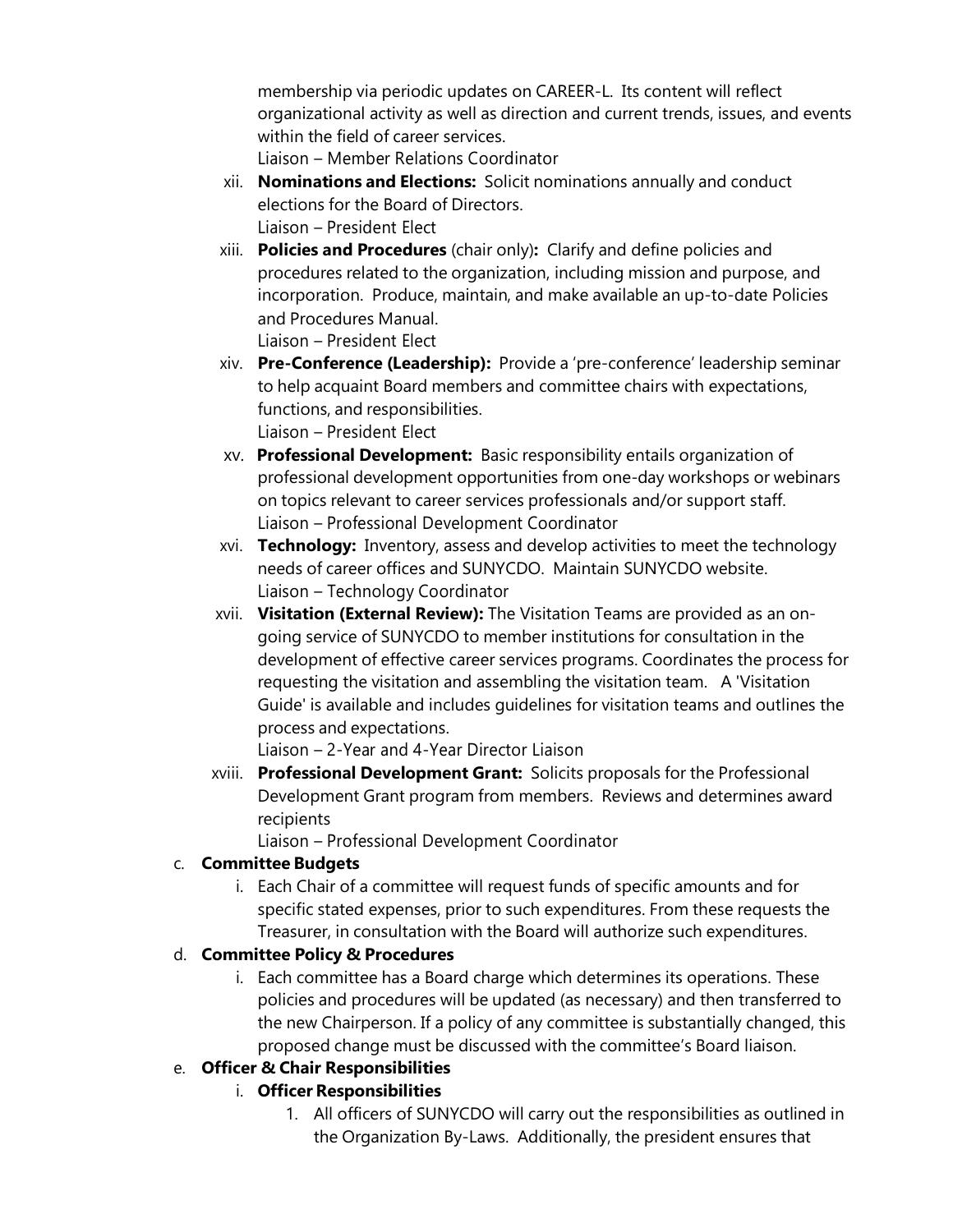adequate training is given to new officers. In addition, the president should keep a log-book of the year's activities, which will be passed on to his/her successor and eventually given to the archivist.

#### ii. **Committee Chairs**

1. Board members who have the liaison relationship to particular committees ensure that adequate training and information is given to committee chairs. Committee charges are set by the Board and given to committee chairs. A system of interactive feedback between the Board liaisons and committees will be maintained. Committee chairs are to provide the Board with an activity report and inform the Board of issues to be discussed as needed. A final committee report is submitted at the end of each year.

# **F. SUNY SYSTEM ADMINISTRATION**

a. SUNYCDO is one of many organizations in the SUNY system which maintains a relationship with SUNY System Administration. Usually, someone with the Student Affairs Office of System Administration is appointed as a liaison to SUNYCDO. Contact is maintained between this person and the president or designee of SUNYCDO. The liaison can assist in communications with the System's office of legal affairs. All questions, issues, problems, etc. which may arise regarding System Administration should be referred to the president. The president, in consultation with the Board of Directors, will either work with the liaison directly or appoint someone to do so. The liaison person from Student Affairs is notified of all Board meetings, received copies of Board meeting minutes and the SUNYCDO Newsletters. He/she is also invited to the annual conference. Normally, one Board meeting each year is held at the System Administration Office in Albany.

# i. **SUNYCDO Liaison with System Administration:**

Elise Newkirk-Kotfila SUNY System Administration State University of New York Albany, NY 1224[6](mailto:Elise.Newkirk@suny.edu) [Elise.Newkir](mailto:Elise.Newkirk@suny.edu)[k@suny.edu](mailto:k@suny.edu) Phone: 518.320.1160 / Fax: 518.320.1559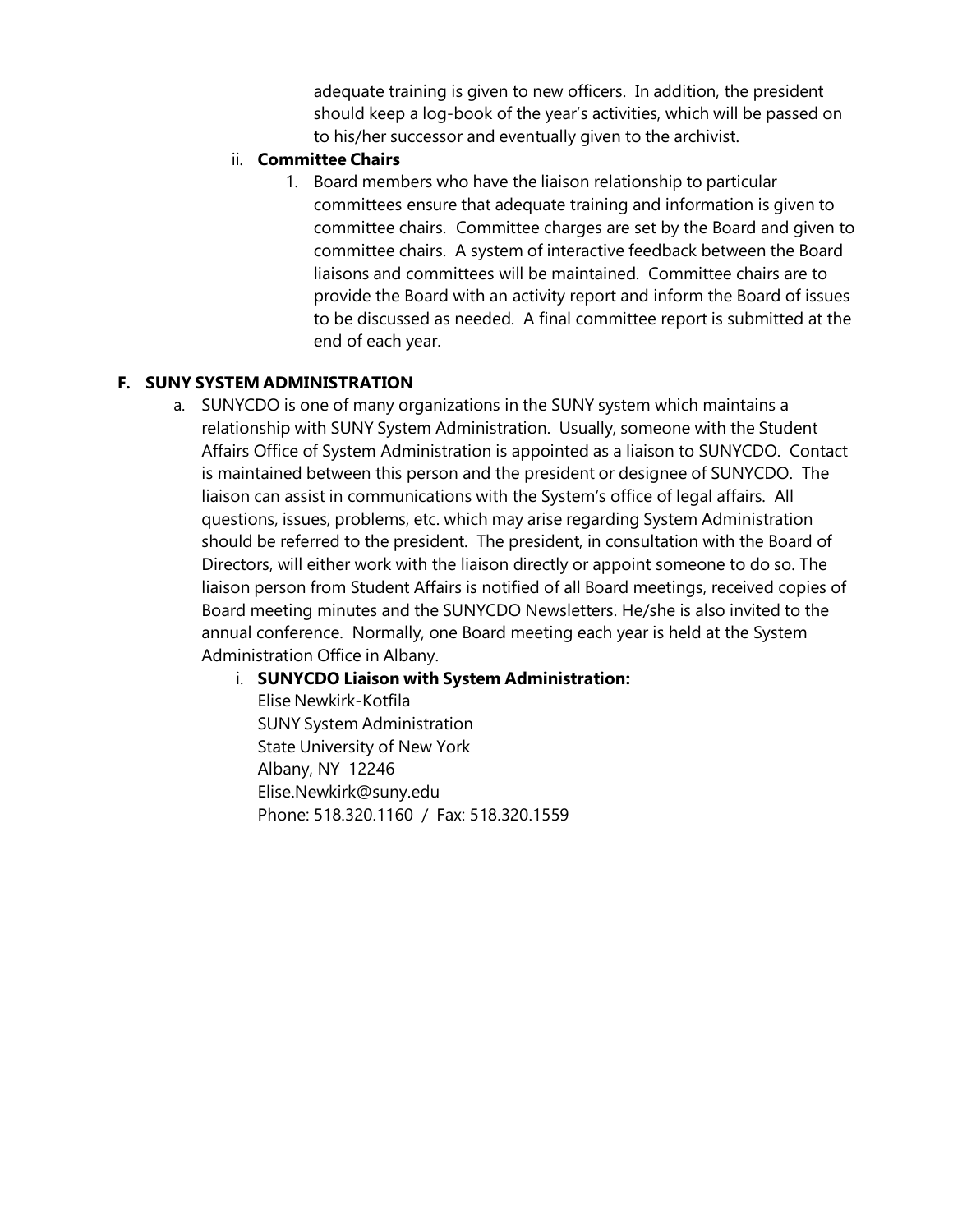#### **G. BRINGING AN ISSUE TO THE BOARD**

#### a. **Policy**

When an issue, suggestion, problem or new initiative arises, it can be brought to the Board's attention for consideration and action by any board member, any SUNYCDO committee, by an individual SUNYCDO member, or from an outside source. The Board will review the issue or request and decide on the appropriate action based upon the following criteria:

# **Does the issue or request have a direct impact on any one or more of the following:**

- SUNYCDO; purpose or mission
- The Board of Directors
- Individual members
- SUNY campuses/offices
- SUNY Systems Administration
- The profession
- SUNYCDO's incorporation restrictions
- Issues of legality/ethics
- Constituents; ex. students, alumni

#### b. **Procedure**

i. If the Board determines the issue or request does have an impact, the issue or request will then be assigned to someone for investigation, research, follow-up, etc. The responsible person might be the SUNYCDO President, a board member, a committee, SUNY Systems Liaison, legal counsel, or the SUNYCDO membership as a whole. Further action and communication is the responsibility of the Board.

#### **H. Flowchart for Bringing an Issue to the Board**

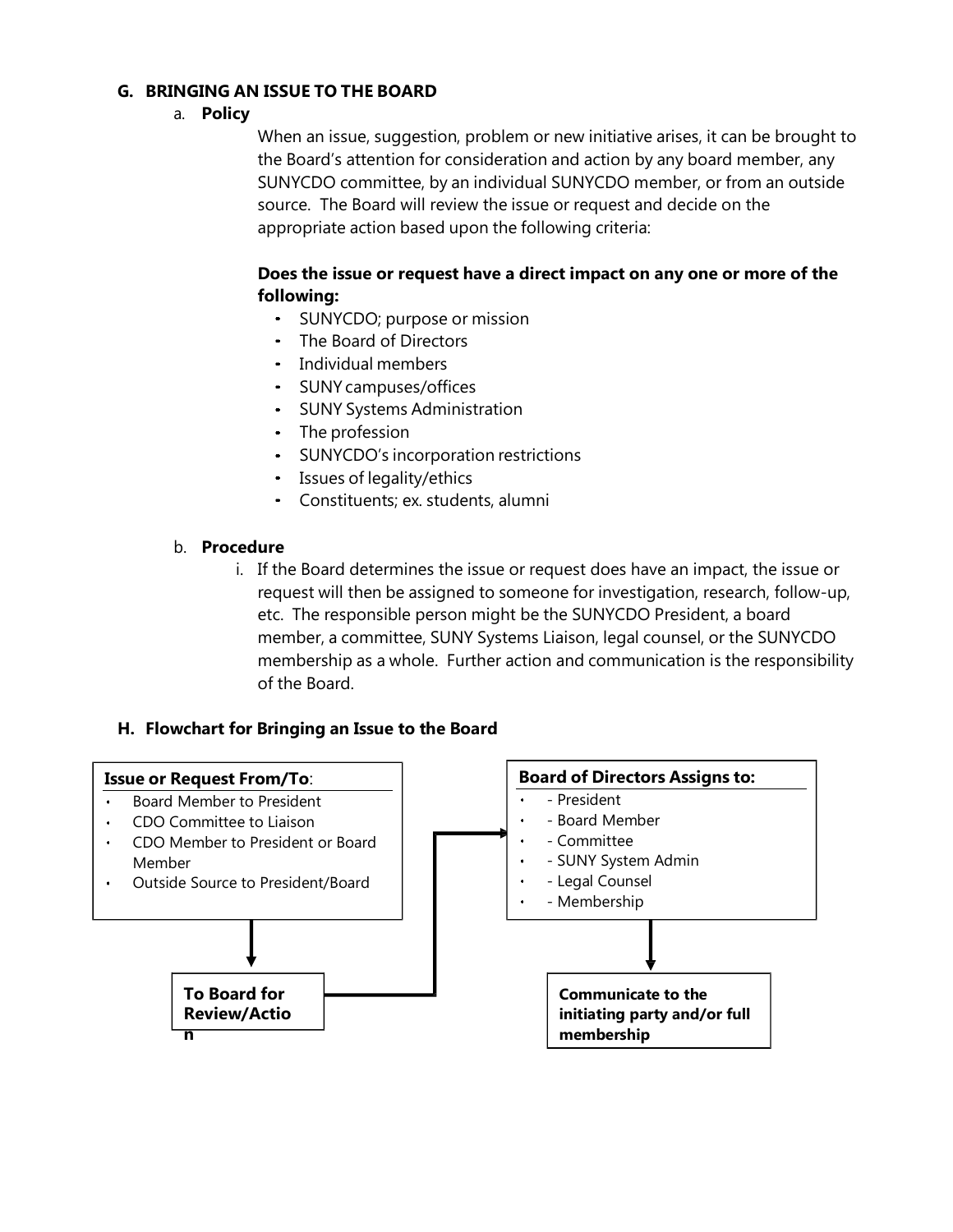#### **SECTION VI FISCAL MATTERS**

# **A. FISCAL YEAR**

The SUNYCDO fiscal year is July 1 – June 30.

# **B. BUDGET**

The Treasurer shall maintain accurate and up-to-date information on SUNYCDO financial issues including:

- Maintain an accurate ledger of expenditures, revenue and balances in the SUNYCDO checkbook;
- Regularly assess and evaluate the use of certificates of deposits and updating balances with accrued interest;
- Accurately organize expenditures and revenue so as to be able to design immediate and longitudinal 'snapshots' of the fiscal health of SUNYCDO in total as well as by major function (i.e. conference) and committee;
- Respond to requests for expenditures or reimbursement in a timely manner;
- Update bank records (checking, CD's, etc.) with Treasurers current contact information;
- Remain aware of online banking options and use appropriately;
- Keep accurate records of paperwork if needed (cancelled checks, copies of expense reports, etc.).

# **C. REVENUES**

# a. **Membership Dues**

i. Accept payment for dues and deposit into account in a timely manner

# b. **Fees/Charges**

i. Pay fees and charges as appropriate. This will include reimbursements to members for expenses, paying vendors, etc.

# c. **Donations/Gifts**

i. Deposit in a timely manner if deemed appropriate by CDO

# d. **Publications/Products**

- i. Treasurer will facilitate purchasing if deemed appropriate by CDO
- e. **Fundraising**
	- i. Deposit in a timely manner all proceeds from fundraising efforts if deemed appropriate by CDO

# **D. VENDORS AND SPONSORS**

# a. **Evaluation of Vendors/Vendor Products**

- i. The vendor or product should have a relationship to our profession.
- ii. We do not endorse any particular vendor or products.
- iii. Through appropriate individuals or committee, we may research and evaluate certain products and inform membership of the pros and cons of such products.
- iv. We may facilitate state contracts for products (e.g. Focus)
- v. SUNYCDO name should not be cited in any form of product promotion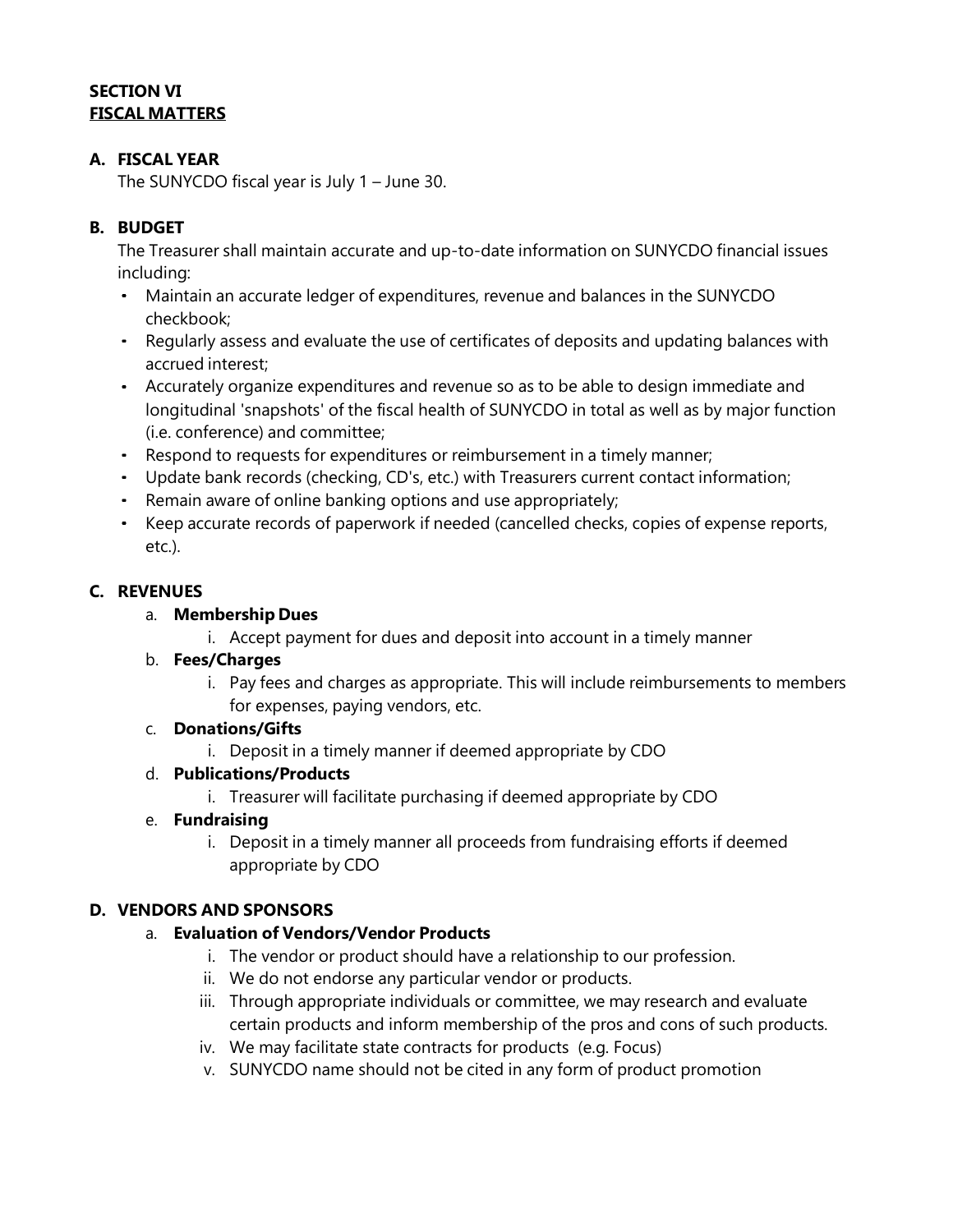# b. **Vendor Conference Attendance**

- i. Vendors are welcome to attend if product and/or service is related to our profession and SUNYCDO mission
- ii. All vendor fees will be determined by Conference Committee
- iii. Vendor presentations/workshop participation shall be determined by the Conference Committee on a case by case basis

# c. **Sponsorship**

- i. SUNYDCO welcomes events and/or program sponsorship (within the parameters cited above in sections D1 and D2) with a signed statement as follows:
	- 1. "SUNYCDO welcomes involvement of vendors and sponsoring organizations expressing interest and support of the professional objectives engaged in by SUNYCDO. Such participation and support of SUNYCDO activities or recognition, however, must fall within our commitment to abide by State and Federal law as well as the ethical standards of our profession and SUNYCDO in particular. Vendors and sponsors should be aware SUNYCDO will not specifically endorse nor be influenced by any vendor or sponsor as a result of their involvement and/or financial support. Appropriate recognition will gladly be given, however, related to such support of SUNYCDO."

# **E. SYSTEM-WIDECONTRACTS**

a. System wide contract requests must be presented to the Board for review prior to any action. Treasurer will facilitate payment for any system-wide contracts deemed appropriate by the Board (i.e. annual domain name for SUNYCDO online web site, etc.).

# **F. ETHICS/GIFTS**

a. SUNYCDO adheres to the NACE "Principles for Professional Conduct" as outlined in Section II. The SUNYCDO Board determines if there might be a conflict of interests in our routine dealings. The Board is also responsible for ethical acceptance of gifts.

# **G. HONORARIUM**

a. Honorarium fee requests shall be reviewed on a case by case basis. Committee determines the honoraria fee range and submits to the Board for approval.

# **H. INVESTMENTS**

- a. SUNYCDO invests surplus funds in Certificates of Deposit (CD) which may generate interest revenue. There is an Advisement Team for the treasurer, (Board/ its designees). These CDs are staggered in term life to provide an on-going pool of available liquid assets.
	- i. All Certificates of Deposit are currently handled through The Bank of Utica, 222 Genesee St., Utica, NY 13502-4385. 1-315-797-2700
	- ii. The Treasurer will provide his/her successor with appropriate information (account numbers, maturity schedules, etc.).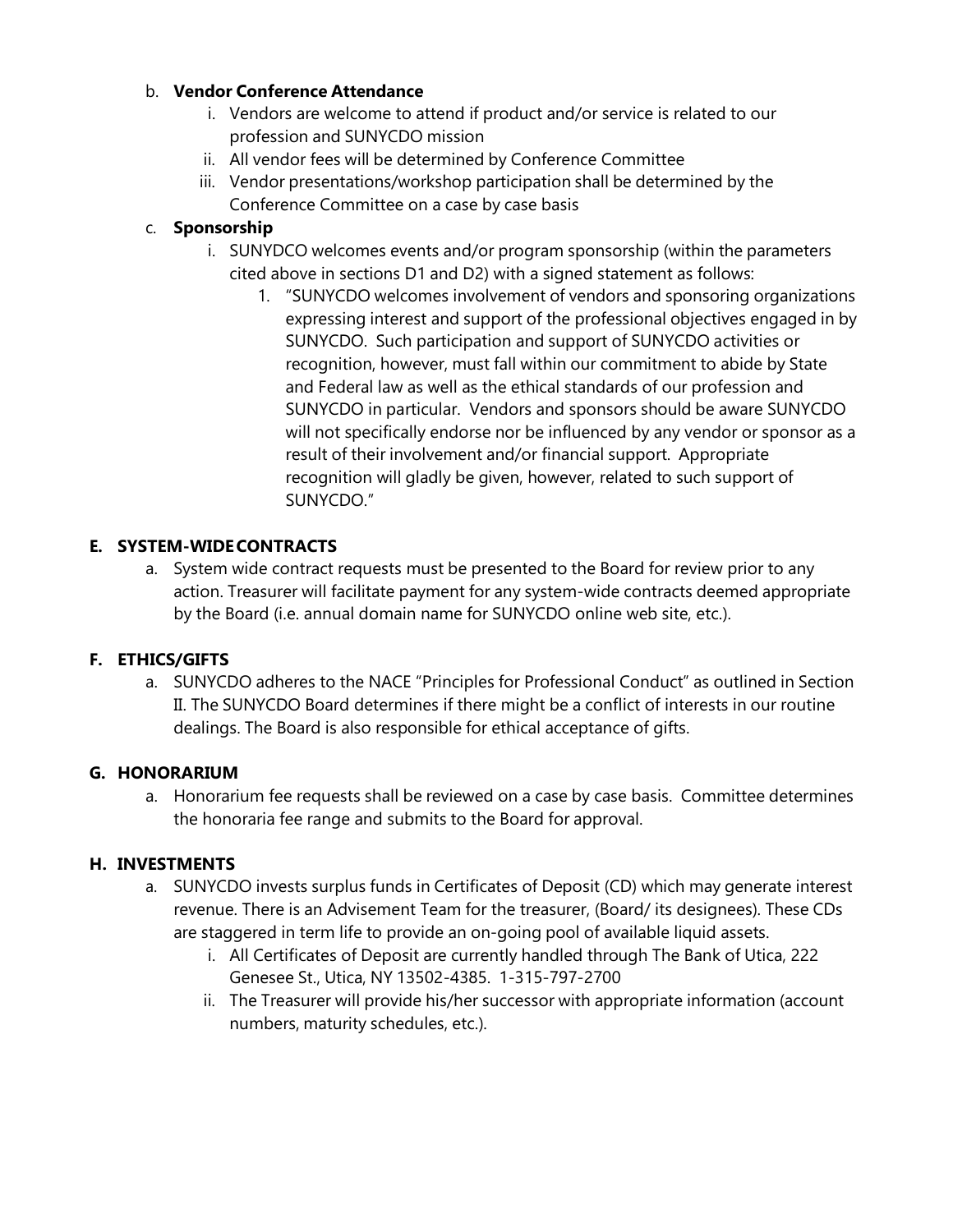#### **I. REFUNDS**

- a. Membership dues are non-refundable.
- b. Conference registrations and related charges are refundable up until 4 weeks prior to the conference start date. (Any exceptions will require Board approval)

# **J. FILING TAXES**

- a. New York State Tax Information
	- i. SUNYCDO is a non-profit tax-exempt organization. This means that the organization is exempt from NYS and local sales tax and use taxes in our purchases.
		- 1. SUNYCDO's NYS tax exempt number: **185263**
		- 2. Each new Treasurer needs to fill out and sign form "ST-119.1 Exempt Organization Exempt Purchase Certificate" with updated contact information, and submit to the NYS Department of Taxation and Finance
		- 3. All detailed information can be found at: [http://www.tax.state.ny.us.](http://www.tax.state.ny.us/)
		- 4. The Dept. for taxation phone: 1-800-748-3678
- b. Federal Tax Information
	- i. SUNYCDO is also recognized as a federal exempt organization. This means that the organization is exempt from paying Federal income taxes; SUNYCDO's Federal Tax Exempt classification is known as a "501(c)".
		- 1. Our Federal Tax Exempt number: 16-1087797
		- 2. SUNYCDO will need to file a federal tax return. Annual gross receipts under \$50,000 need to file Form 990-N (e-Postcard) by the 15th day of the 5th month after the end of the organization's fiscal year (by November 15th)
		- 3. All detailed information can be found at: [http://www.irs.gov.](http://www.irs.gov/)
		- 4. SUNYCDO will need to file a federal tax return every year.
		- 5. The federal Dept. for Non-Profit Organizations phone: 1-877-829-5500
		- 6. The Federal IRS office in Syracuse, NY: 1-800-829-4933

# **K. BANKING INFORMATION**

# a. **Key Bank**

SUNYCDO uses Key Bank for checking and savings accounts. Each Treasurer should work with a local branch to conduct business and will need to contact that branch to change contact information upon assuming new responsibilities. The account originated in Rochester, NY, and therefore all permanent official paperwork is housed there. Each previous Treasurer should transfer appropriate paperwork, including account numbers, to succeeding Treasurer Contact information:

> Key Bank, Rochester Office Southtown Plaza 3333 W Henrietta Rd. Rochester, NY 14623 585-286-1839

# **b. Internet Banking**

Key Bank offers many features with Internet banking. These include checking balances online, viewing past transactions and printing records, paying bills electronically, fund transfer, online check registers, and more. There is a fee for some advanced features, but SUNYCDO is signed up for basic services, which allow SUNYCDO to view the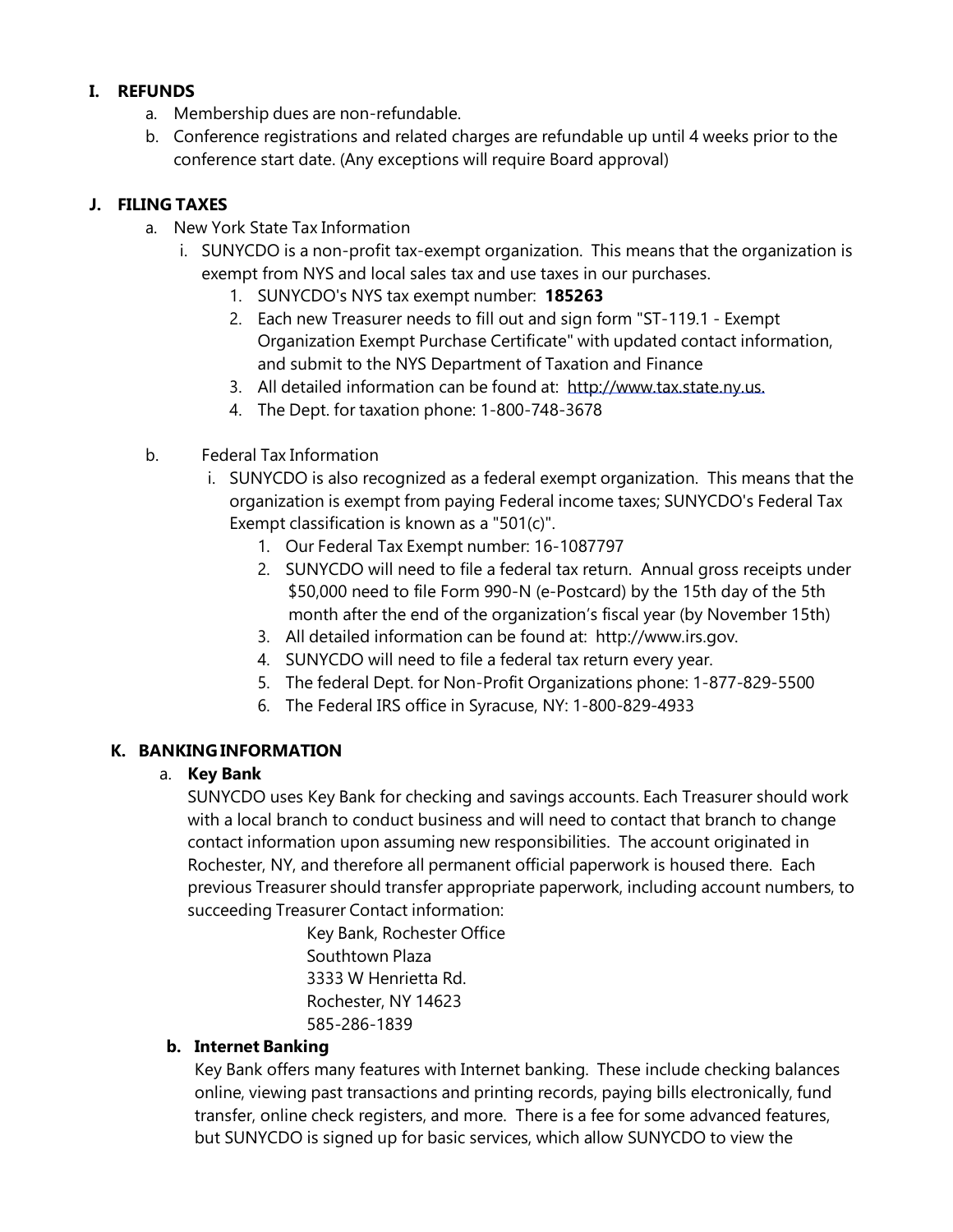checking account online as well as review past statements.

- i. The internet site is: [http://www.keybank.com](http://www.keybank.com/)
- ii. The Treasurer will supply his/her successor with passwords and other information to access the Account
- iii. The President of the organization will be the only other member of SUNYCDO to have access to the account, or authorize access to the account to others

#### **c. PayPal Information**

- i. Credit card and/or debit card payments will be accepted through PayPal for membership dues, conference fees, and sponsors/vendors.
- ii. There is a fee to send money as a personal payment using a debit card or credit card. The fee in the U.S. is 2.9% plus \$0.30 USD of the amount you send. For example, if you send \$100.00 USD by credit card, the fee would be \$3.20 USD  $($2.90 + $0.30).$
- iii. The internet site is: [http://www.paypal.com.](http://www.paypal.com/)
- iv. The Treasurer will supply his/her successor with passwords and other information to access the Account.

#### **SECTION VII ORGANIZATIONALCOMMUNICATION**

#### **A. COMMUNICATIONS COMMITTEE**

The Communications Committee is responsible for developing the strategy for communicating with members as well as the content, frequency, and methods of communications, which may include newsletters, social media and the list servs. The communications committee will consult with the technology board person about appropriate technology to use to meet the committee and organizational goals. The purpose of the Communications committee is to:

- Provide a forum for professional development.
- Communicate relevant and timely information to the membership regarding the annual conference and to keep membership informed about the mission of SUNYCDO committees.
- Build connections and enhance communication amongst the 64 SUNY units and SUNY System Administration.
- Market SUNYCDO to prospective members.

Topics addressed in previous communications include: interviews with liaisons from SUNY System Administration; reviews of the annual conference workshops; reviews of new products on the market; profiles of new, current and emeritus members; and information shared by SUNYCDO committees pertaining to the ongoing growth of the organization and to professional development opportunities.

The Chair of the Communications Committee will request Board approval prior to including any survey or survey results into the newsletter.

# **B. COMMUNICATIONS COMMITTEE**

The Communications Committee is responsible for developing the strategy for communicating with members as well as the content, frequency, and methods of communications which may include newsletters, social media and the list servs. The communications committee will consult with the technology board person about appropriate technology to use to meet the committee and organizational goals. The purpose of the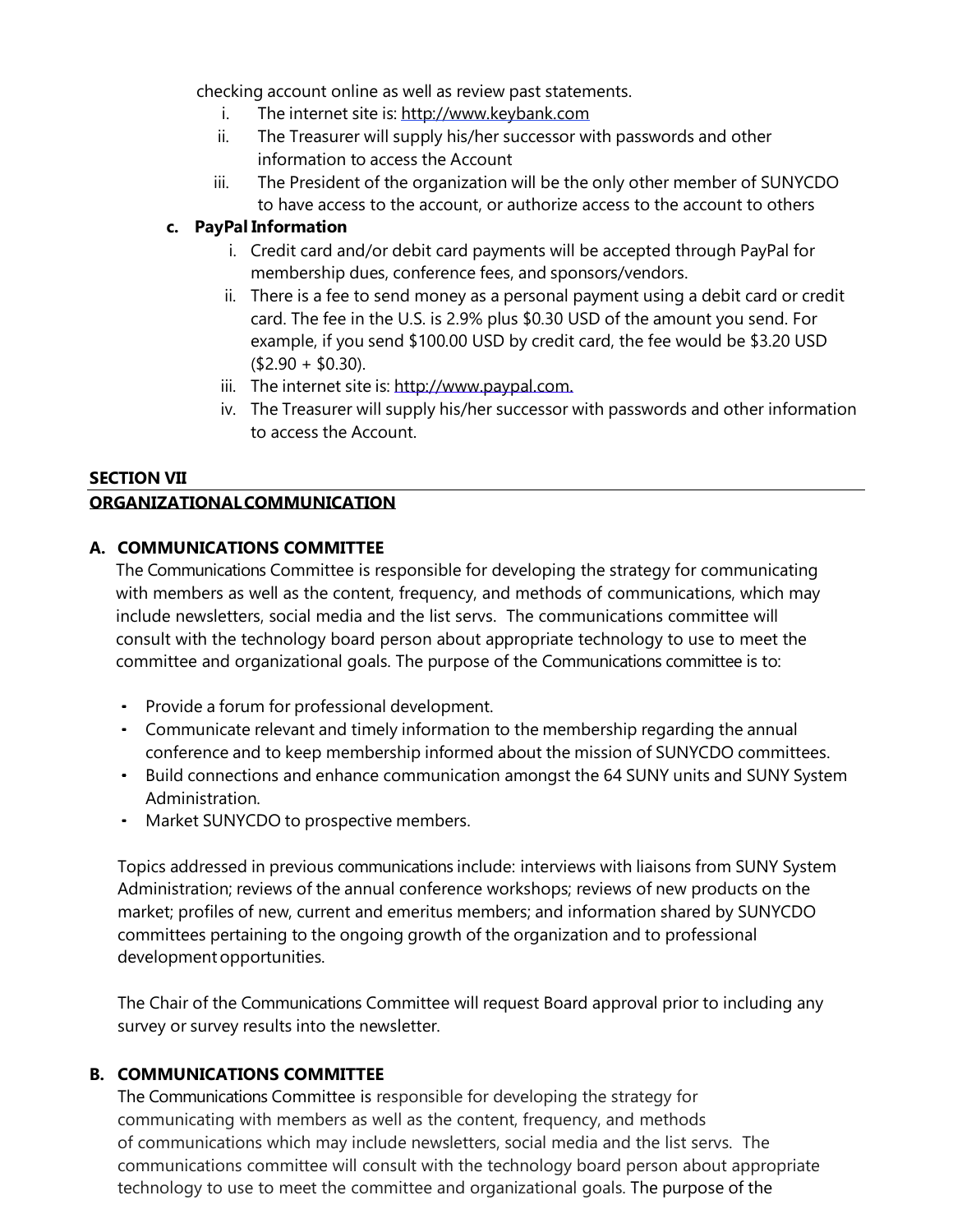Communications committee is to:

- Provide a forum for professional development.
- Communicate relevant and timely information to the membership regarding the annual conference and to keep membership informed about the mission of SUNYCDO committees.
- Build connections and enhance communication amongst the 64 SUNY units and SUNY System Administration.
- Market SUNYCDO to prospective members.

Topics addressed in previous communications include: interviews with liaisons from SUNY System Administration; reviews of the annual conference workshops; reviews of new products on the market; profiles of new, current and emeritus members; and information shared by SUNYCDO committees pertaining to the ongoing growth of the organization and to professional development opportunities.

The Chair of the Communications Committee will request Board approval prior to including any survey or survey results into the newsletter.

# **C. LISTSERVS**

- a. CAREER-L
	- i. CAREER-L enables members to communicate with each other via e-mail. Rather than sending individual e-mail messages (or making several telephone calls) to colleagues, those who have subscribed to **CAREER-L** can send one e-mail message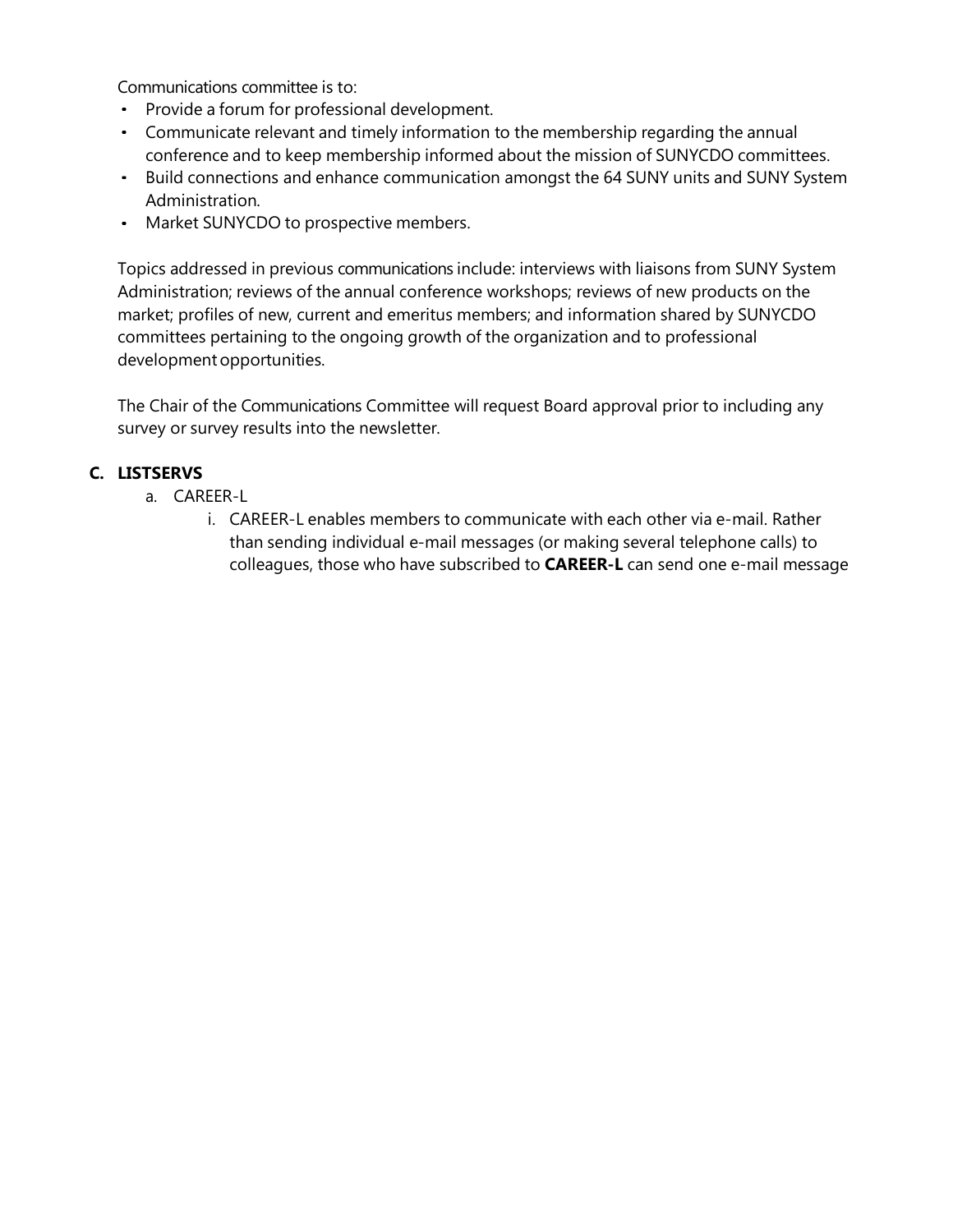to the listserv address and it will be automatically forwarded to all subscribers. Need advice? Got a great idea? Wonder how other campuses handle a particular situation? **CAREER-L** can help you!

- 1. The current administrator of **CAREER-L** is Brandy Smith at Binghamton University. **Any inquiry's or updates to CAREER-L should go to the Member Relations Board Member (Mallory Bower, 315-312-2255 or mallory.bower@oswego.edu)**
- 2. **CAREER-L** subscribers may send messages to the following e-mail address: **[Career-l@listserv.binghamton.edu](mailto:Career-l@listserv.binghamton.edu)**
- b. CDOBRD-L
	- i. Board Members are automatically subscribed to [cdobrd-l@listserv.binghamton.edu](mailto:cdobrd-l@listserv.binghamton.edu) for the purpose of communicating with Board members.
		- 1. The current administrator is Brandy Smith at Binghamton University. [bjsmith@binghamton.edu](mailto:bjsmith@binghamton.edu) / (607) 777-2553.
- c. CDO-TWOYR-LIST
	- i. Two-year directors may communicate a[t](mailto:cdotwodir-l@listserv.binghamton.edu) [cdotwodir-l@listserv.binghamton.edu](mailto:cdotwodir-l@listserv.binghamton.edu)
		- 1. Additions/deletions from the listserv will be made in the following manner: The Membership Relations Board member will carbon copy the Two Year Director Liaison on any communications to Brandy Smith at Binghamton University regarding changes to the general listserv (Career-L) that involve directors and/or individuals who are the only member from their institution.
		- 2. The Two-Year Director Liaison will determine if this change affects the twoyear Directors' listserv and, if so, communicate that change to listserv Administrator, Brandy Smith at Binghamton University. [bjsmith@binghamton.edu](mailto:bjsmith@binghamton.edu) / (607) 777-2553.
		- 3. Agriculture and technical colleges, that confer both two and four year degrees, may determine which listserv (Two-Year or Four Year) to be placed on and may be placed on both list serves. They should be contacted by both the two-year and four-year director liaison board members to determine interest.

# d. CDODIR-L

- i. Four year directors may communicate at [cdodir-l@listserv.binghamton.edu](mailto:cdodir-l@listserv.binghamton.edu)
	- 1. Additions/deletions from the listserv will be made in the following manner: The Membership Relations Board member will carbon copy the Four-Year Director Liaison on any communications to Brandy Smith regarding changes to the general listserv (Career-L) that involve directors and/or individuals who are the only member from their institution.
	- 2. The Four-Year Director Liaison will determine if this change affects the Fouryear Directors' listserv and, if so, communicate that change to listserv Administrator, Brandy Smith at Binghamton University. [bjsmith@binghamton.edu](mailto:bjsmith@binghamton.edu) / (607) 777-2553.
	- 3. Agriculture and technical colleges, that confer both two and four year degrees, may determine which listserv (Two-Year or Four-Year) to be placed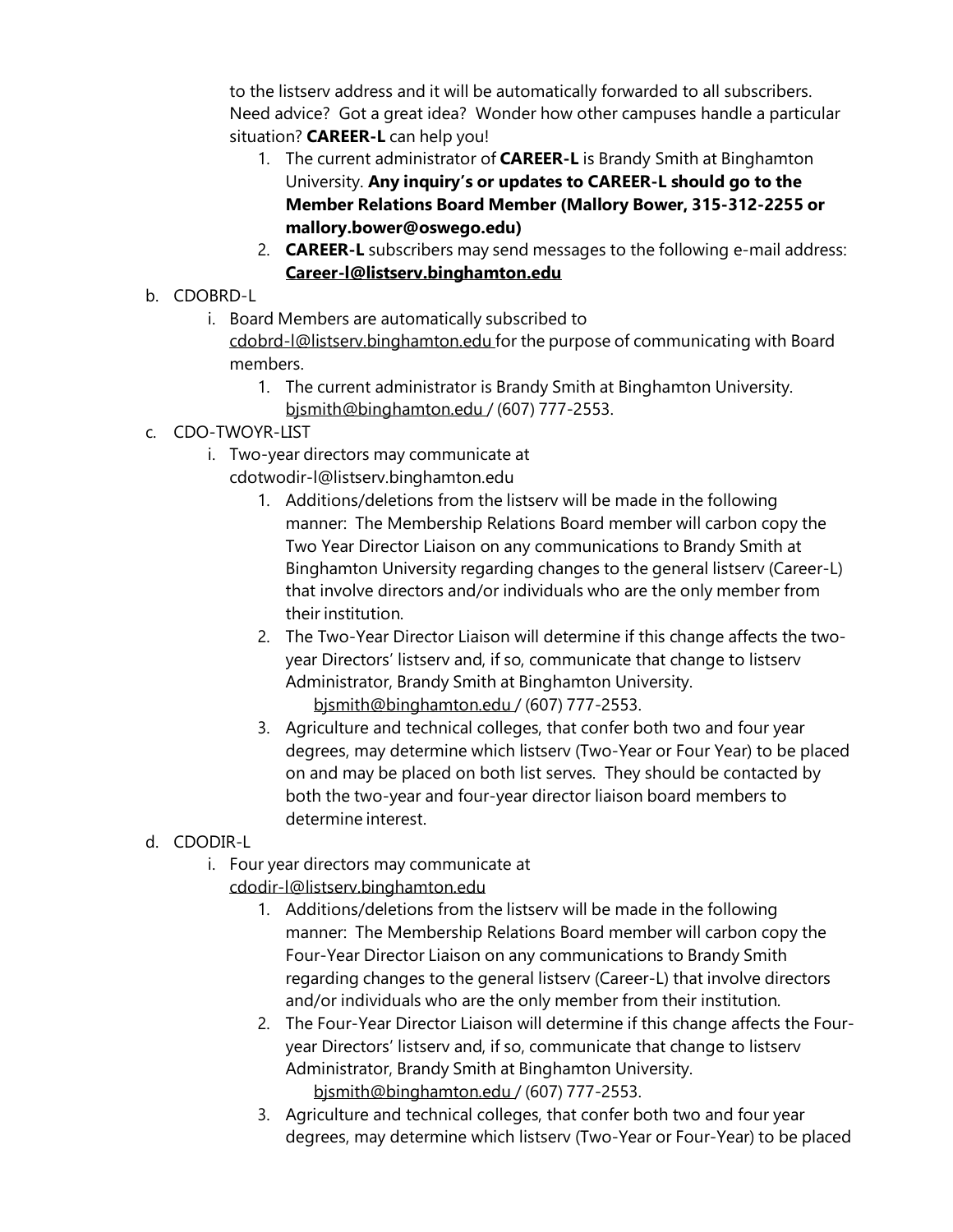on and may be placed on both list serves. They should be contacted by both the two year and four-year director liaison board members to determine interest.

- e. WEB SITE [\(http://sunycdo.org/\)](http://sunycdo.org/))
	- i. The SUNYCDO website enables increased communication within the SUNYCDO membership while including information about the organization and its member institutions for external constituents and employers.
		- 1. Annual conference information will be available and accessible to members and non-members.
		- 2. Professional development opportunities, documents and webinars are available in the protected content of the site.
		- 3. SUNYCDO members may contact Michelle Mayo at [mmayo@monroecc.edu](mailto:mmayo@monroecc.edu) to obtain their username and password.
- f. SURVEYS
	- i. If a committee and/or an individual wishes to survey the membership, please secure approval from the appropriate Board Liaison prior to survey administration.

# **SECTION VIII**

# **CONFERENCES (BYLAWS - ARTICLE IX)**

#### **A. CONFERENCEPLANNING**

- a. The SUNY Conference Vendor will solicit potential conference sites and forward Request For Proposals (RFP) to the site selection committee. The SUNY Conference Vendor will negotiate all contracts for the SUNYCDO Annual Conference.
- b. A manual detailing basic procedures, timelines, programming considerations, past contracts, etc. is passed from the outgoing Conference Chair to the incoming Conference Chair via a folder in DropBox. Updated information (e.g. hotel contracts, registration forms) should be added each year as a historical archive for future Conference Chairs.
- c. The annual conference is typically held the first or second week of June (Wed Fri). The location of the annual conference moves throughout the State, so that over the course of four years, one annual conference will be held in each of CDO's four regions.

# **B. CONFERENCE GUESTS**

- a. Family and friends of SUNYCDO members may attend the conference. Food and lodging rates will be determined by the host facility.
- b. Professional career services staff at non-SUNY colleges located near the conference site will be invited to attend the conference and will pay registration fees, food lodging expenses at guest rate.

# **C. VENDORS**

a. Appropriate vendors may attend the conference. (See P&P Sec 6 (D) above.)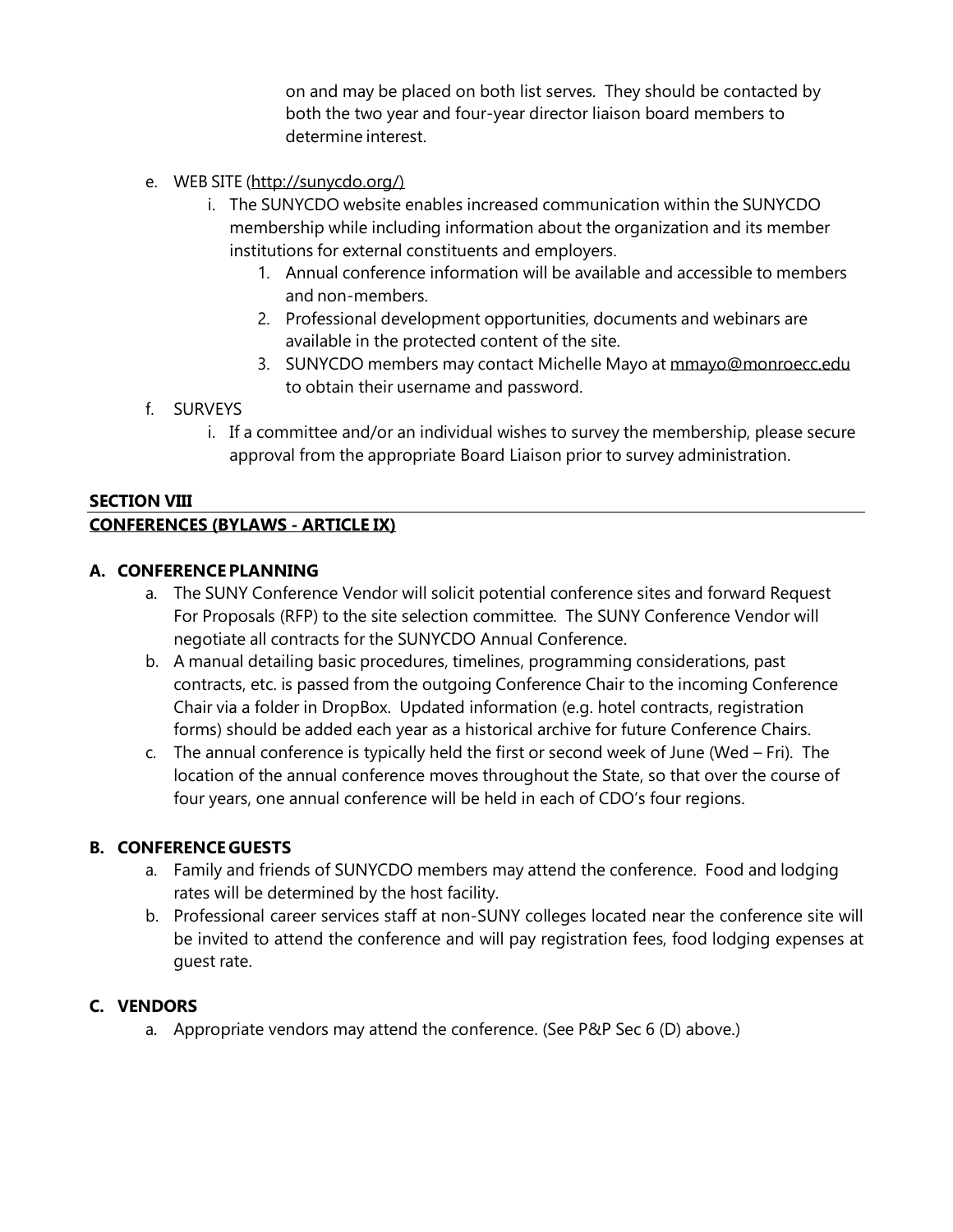#### **SECTION IX ARCHIVES**

# **A. ARCHIVIST**

The Board of Directors will appoint an active or emeritus member to serve as an archivist. This person will maintain the historical record of the organization and also maintain those documents necessary to ensure a smooth transition of governance from year to year.

# **B. RECORDS**

- a. Records maintained by the Archivist may include president's log books, annual conference records, budgets, committee charges, relevant correspondence, board minutes, newsletters, photographs, and membership lists. The Archivist should contact the Technology Committee Chair a minimum of two times/year to provide appropriate, updated information for inclusion on the SUNYCDO web site.
- b. The Secretary/Treasurer will maintain an external hard-drive, as well as a folder in DropBox to keep records secure.

# **SECTION X**

#### **AFFILIATIONS AND CONSORTIUMS**

SUNYCDO has no affiliations nor is it a member of any Consortium. Any affiliation and/or joining in a Consortium would require Board approval.

#### **SECTION XI**

#### **AMENDMENTS TO POLICY AND PROCEDURE MANUAL**

Any change to the Policy and Procedure manual is the responsibility of the President-Elect/Chair of the Policy & Procedure committee in conjunction with the Board.

# **SECTION XII**

# **EMERITUS MEMBERSHIP CRITERIA**

Candidates wishing to be considered for Emeritus status should submit nominations and supporting documentation (resume with SUNYCDO participation) to the Chair of the Emeritus Committee.

#### Criteria include:

- 1. Membership in SUNYCDO for a minimum of five (5) years AND
- 2. Service to SUNYCDO in three (3) of the following areas:
	- SUNYCDO officer
	- Board member
	- Committee chair
	- Committee member for at least one year
	- Annual conference presenter
	- Recipient of SUNYCDO annual award
	- Research that contributes to the SUNYCDO mission
		- Retirement from last position with emeritus rank granted by the nominee's employer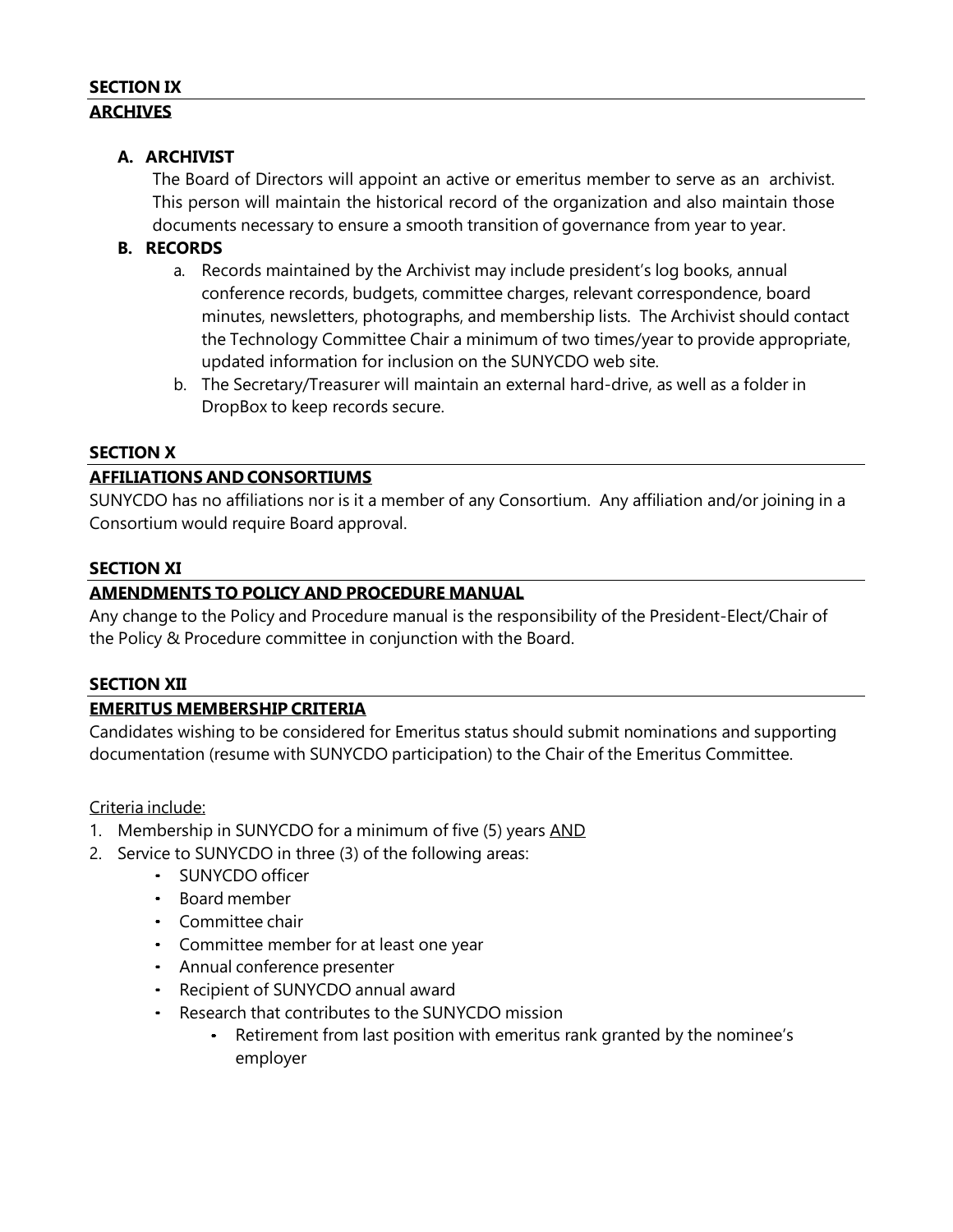#### **Section XIII: Strategic Planning Guidelines**

#### A. Strategic Plan

SUNYCDO will adopt a culture of strategic planning to insure action items are meeting objectives and are in-line with the Organization's Mission and Vision.

The Board, with the assistance of the Long Range Planning Committee (LRPC), in consultation with the SUNY Strategic Planning Office, and with input from SUNYCDO members will review and revise the SUNYCDO Strategic Plan, at a minimum, every 5 years.

Strategic Plan Review should begin in June of the 4th year of the plan to allow up to 18 months for plan development. The strategic plan review process should begin in June of the following years: 2020, 2025, 2030, 2035, etc. The Board will adopt a new 5 year strategic plan by December of the 5th year of the plan: 2021, 2026, 2031, 2036, etc. If circumstances warrant, the Board can choose to begin the strategic plan review process and adopt a new plan prior to 5 years.

The Board, with the assistance of LRPC, may engage in the following activities to update and revise the Strategic Plan:

- Survey the general membership
- Strategic planning activities at Board meetings and Directors' meetings
- Strategic planning activities at the Annual Conference
- B. Operational Plan

The SUNYCDO Board, with the assistance of the LRPC, will develop an operational plan to support the strategic plan on an annual basis. The operational plan will contain action items and objectives to support the strategic goals of SUNYCDO. Progress made on meeting operational plan objectives should be included in the annual report to the general membership.

Both the Strategic Plan and the annual Operational Plan will be placed on the Members Only section of SUNYCDO website.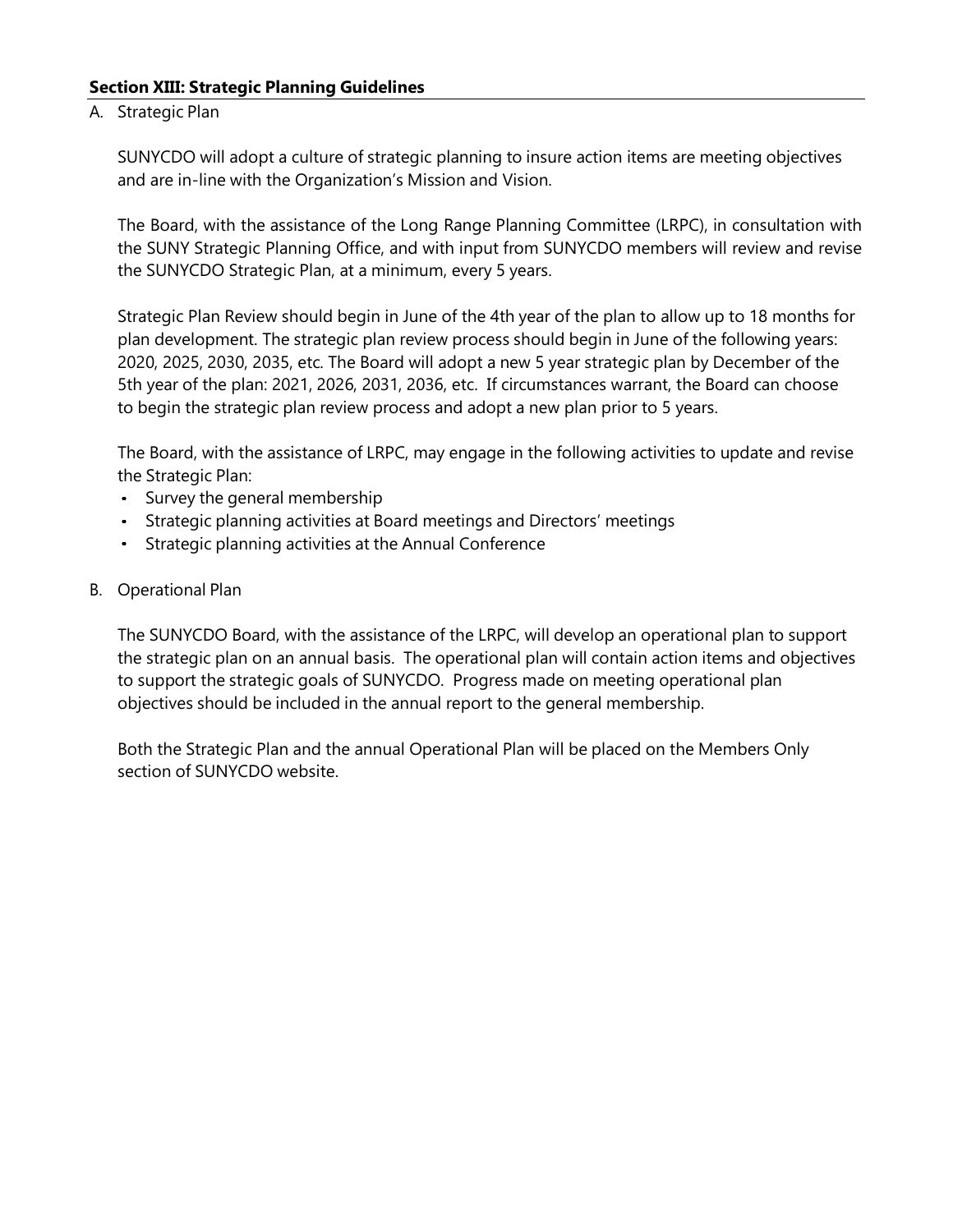# **Appendix I QUICK REFERENCE TO COMMITTEE INFORMATION**

| <b>Name</b>               | <b>Suggested</b> | <b>Location</b>   | # Members      | <b>Board Liaison</b>      | Sub-           |
|---------------------------|------------------|-------------------|----------------|---------------------------|----------------|
|                           | # Mtgs           |                   |                |                           | committees     |
| <b>Annual</b>             | monthly          | Varies            |                | President-Elect           | As needed      |
| <b>Conference</b>         |                  |                   |                |                           |                |
| <b>Awards</b>             | $\overline{c}$   | Varies            | $2 - 5$        | Professional              | None           |
|                           |                  |                   |                | Development               |                |
|                           |                  |                   |                | Coord.                    |                |
| <b>Conference Site</b>    | $3 - 4$          | In the region of  | $2 - 6$        | President-Elect           | None           |
| <b>Selection</b>          |                  | the conference    |                |                           |                |
| <b>Emeritus</b>           | N/A              | N/A               | 1              | Member relations          | None           |
| <b>Membership</b>         |                  |                   |                |                           |                |
| <b>Employer</b>           |                  | Varies            |                | <b>Employer Relations</b> | REACH/Employer |
| <b>Relations</b>          |                  |                   |                |                           | Engagement Day |
| <b>Ethics &amp; Legal</b> | $\overline{2}$   | As decided by     | $\overline{3}$ | President                 | None           |
| <b>Concerns</b>           |                  | committee         |                |                           |                |
| <b>External Audit</b>     | $\mathbf{1}$     | In a central      | $3 - 4$        | Secretary/Treasurer       | None           |
| <b>Committee</b>          |                  | location          |                |                           |                |
| <b>Directory</b>          | None             |                   | 1              | <b>Member Relations</b>   | None           |
| <b>Long Range</b>         | $2 - 4$          | Phone/e-mail      | $8 - 10$       | President-Elect           |                |
| <b>Planning</b>           |                  |                   |                |                           |                |
| <b>Member</b>             | $3 - 4$          | Phone/e-mail      | 6              | <b>Member Relations</b>   | None           |
| <b>Recruitment</b>        |                  |                   |                |                           |                |
| <b>New Member</b>         | $1 - 3$          | Phone/e-mail      | $\overline{4}$ | New Member-at-            | None           |
| (Mentoring)               |                  |                   |                | Large                     |                |
| <b>Newsletter</b>         | $\overline{4}$   | Conference calls  | Variable       | <b>Member Relations</b>   | None           |
| <b>Nominations</b>        |                  | Varies            | Desired #3     | President-Elect           | None           |
| and Elections             |                  |                   |                |                           |                |
| <b>Policies and</b>       | $1 - 3$          | Phone/e-mail      | 5              | President-Elect           | None           |
| <b>Procedures</b>         |                  |                   |                |                           |                |
| Pre-Conf.                 | $1 - 3$          | Varies/phone and  | $\overline{3}$ | President-Elect           | None           |
| (Leadership)              |                  | e-mail            |                |                           |                |
| Pre-Conf. (New            | $1 - 3$          | Varies/conference | $3 - 5$        | Professional              | None           |
| Prof.)                    |                  | calls and e-mail  |                | Development               |                |
|                           |                  |                   |                | Coord.                    |                |
| Professional              | 1                | In a central      | Min. of 5      | Professional              | None           |
| <b>Development</b>        |                  | location          |                | Development               |                |
|                           |                  |                   |                | Coord.                    |                |
| <b>Technology</b>         | $2 - 6$          | Phone/e-          |                | Technology                |                |
|                           |                  | mail/website      |                | Coordinator               |                |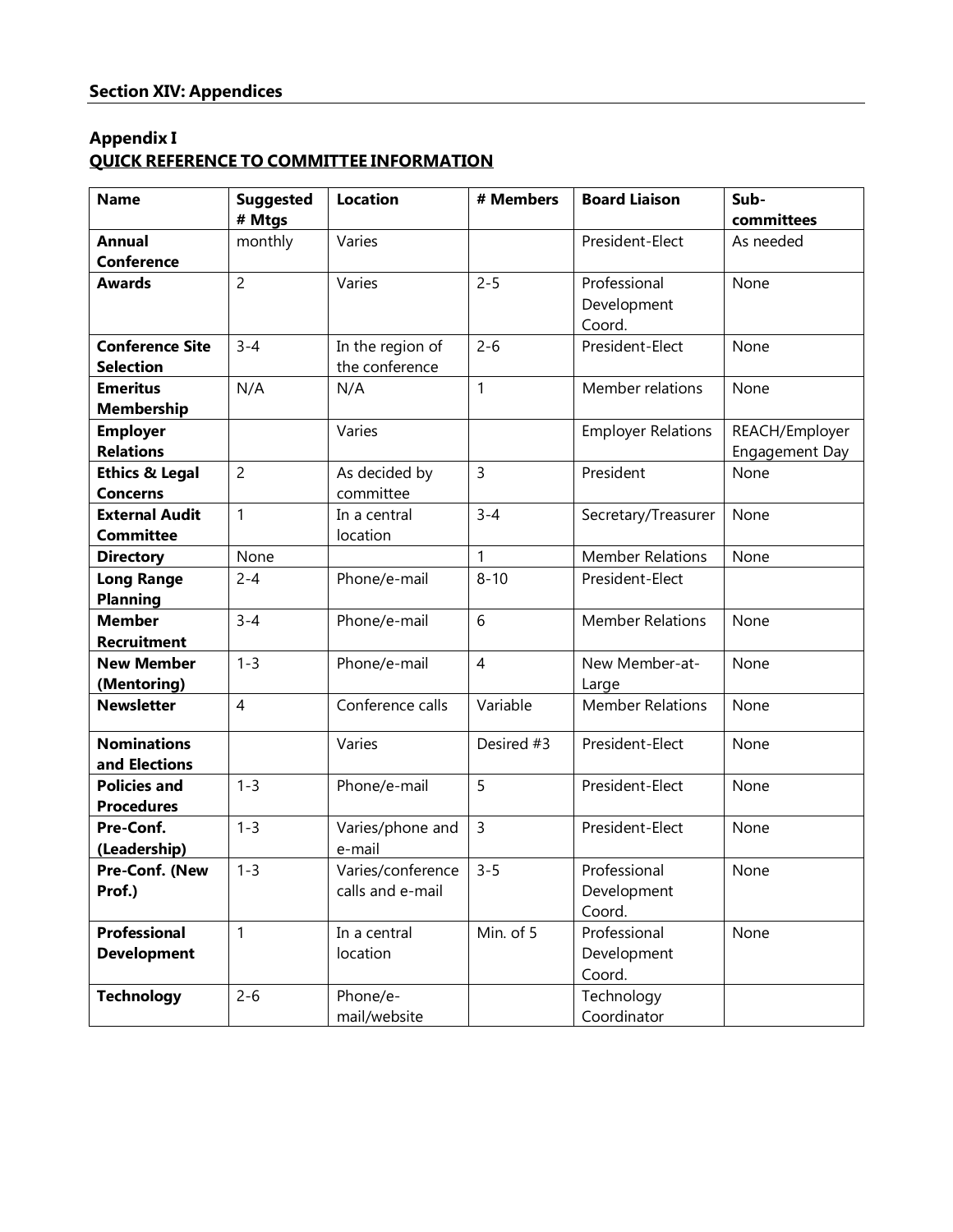#### **Appendix II SUNYCDO CONFERENCE ROTATION**

#### **Four Regions:**

- **1.** Downstate
- **2.** Western
- **3.** Albany & North
- **4.** Central

# **History & Future Planning:**

Every effort should be made to keep to the rotation unless there is a good reason to deviate from it. For example, we went to Albany in 2010 in order to have an enhanced presence near SUNY Central Administration in difficult times.

# **See Below for listing of all Conference Locations:**

| Year  | <b>Location</b>                              | <b>Theme</b>                                               |
|-------|----------------------------------------------|------------------------------------------------------------|
| 1977: | Cobleskill                                   |                                                            |
| 1978: | Raquette Lake                                |                                                            |
| 1979: | Morrisville                                  |                                                            |
| 1980: | Cornell                                      |                                                            |
| 1981: | <b>New Paltz</b>                             |                                                            |
| 1982: | Oswego                                       |                                                            |
| 1983: | Binghamton                                   |                                                            |
| 1984: | <b>Buffalo State</b>                         |                                                            |
| 1985: | Plattsburgh                                  |                                                            |
| 1986: | Oneonta                                      |                                                            |
| 1987: | Fredonia                                     | Through the Looking Glass                                  |
| 1988: | Geneseo                                      | Career Services Connections- Fostering                     |
|       |                                              | <b>Essential Links</b>                                     |
| 1989: | Lake Placid, Howard Johnson                  |                                                            |
| 1990: | Alex Bay, Riveredge                          |                                                            |
| 1991: | Oneonta (last year on a campus)              |                                                            |
| 1992: | Alex Bay, Riveredge                          | Back to Basics: Challenging our Thinking                   |
| 1993: | Corning, Hilton                              | Help My Plate is Too Full: Managing the Menu               |
| 1994: | Alex Bay, Riveredge                          | Charting our Course for Excellence: Navigating             |
|       |                                              | the Currents of Change                                     |
| 1995: | Albany & North @ Lake Placid, Sun Spree      | Projecting & Reflecting: Mirrored Through                  |
|       | Resort (first year of official rotation)     | <b>Career Education</b>                                    |
| 1996: | Central @ Canandaigua, Inn on the Lake       | Transition & Vision: Celebrating the Past                  |
|       |                                              | Creating the Future                                        |
| 1997: | Downstate @ Ellenville, Fallsview            | Embracing Change Soaring to New Horizons                   |
| 1998: | Western @ Chautauqua, Atheneum               | Beyond Reflection: Collaborative Learning for              |
|       |                                              | Professional Enrichment                                    |
| 1999: | Albany & North @ Saratoga, Holiday Inn       | Managing Trends: Racing Toward the New                     |
|       |                                              | Millennium                                                 |
| 2000: | Central @ Geneva, Ramada Lakefront           | <b>Getting Connected</b>                                   |
| 2001: | Downstate @ Kerhonkson, Hudson Valley Resort | Celebrating Tradition, Transition, Tomorrow                |
| 2002: | Western @ Grand Island, Holiday Inn          | The Next 25 years: Dreams, Courage, Vision,<br><b>Risk</b> |
| 2003: | Central @ Alexandria Bay, Riveredge Resort   | Navigating Through Turbulent Times                         |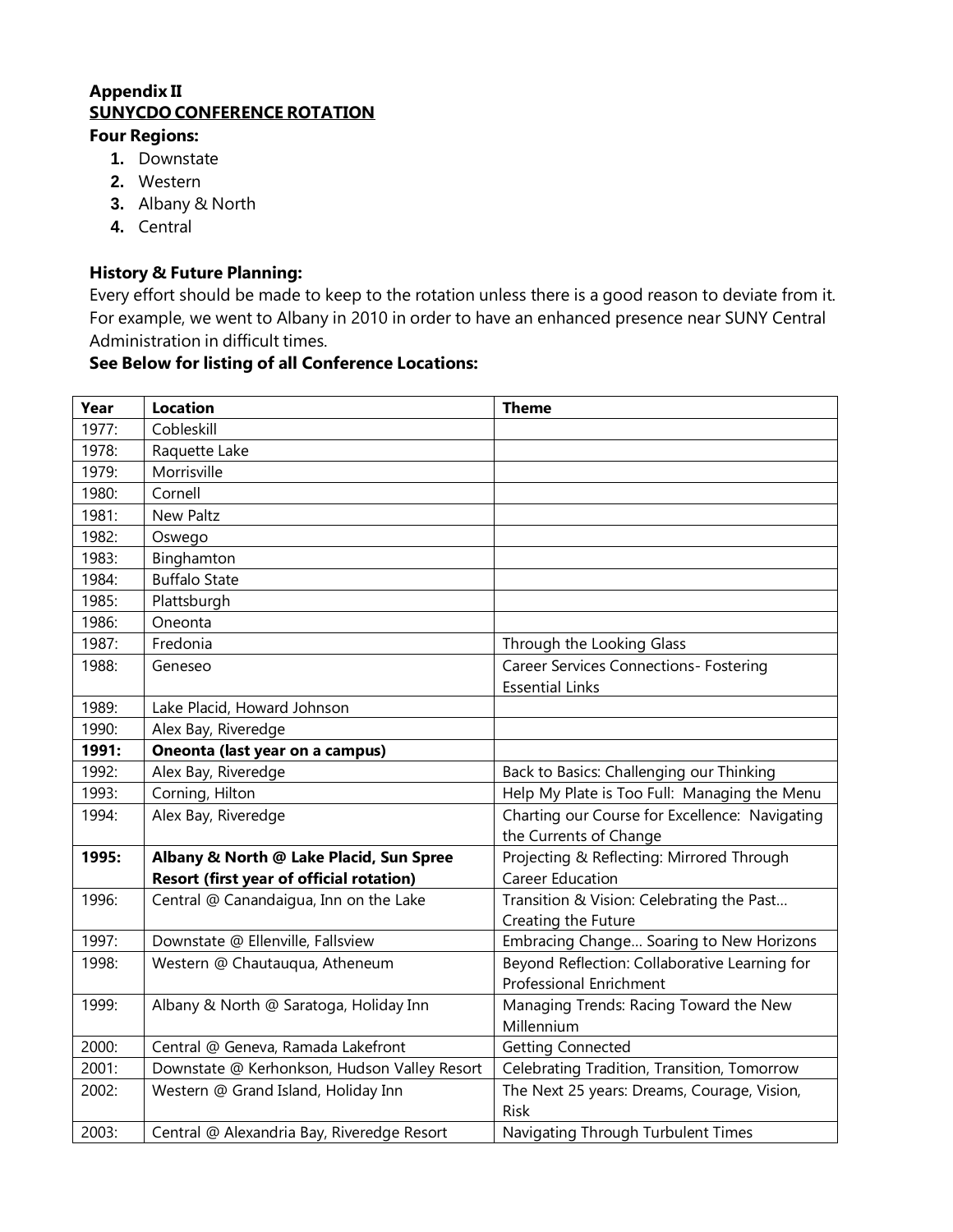| 2004: | Albany & North @ Lake Placid, Lake Placid<br>Hilton     | <b>Winning Approaches</b>                                              |
|-------|---------------------------------------------------------|------------------------------------------------------------------------|
| 2005: | Downstate @ Kerhonkson, Hudson Valley Resort            | Amazing Change Changing students, Services<br>and Job Markets: Helping |
| 2006: | Western @ Ellicottville, Holiday Valley                 | 30 years of Reaching Out                                               |
| 2007: | Central @ Canandaigua, Inn on the Lake                  | Cruisin' with CDO                                                      |
| 2008: | Albany & North @ Lake George, Fort William<br>Henry     | Looking Beyond the Horizon                                             |
| 2009: | Central @Watkins Glen, Harbor Hotel                     | Passion for Excellence                                                 |
| 2010: | Albany & North @ Albany, Crowne Plaza                   | Capitalizing on Future Trends                                          |
| 2011: | Western @ Buffalo, Embassy Suites                       | 35 years of Thinking outside the Herd                                  |
| 2012: | Downstate @ Danford's Hotel & Marina, Port<br>Jefferson | Sound of Change                                                        |
| 2013: | Central @ Greek Peak, Cortland, NY                      | Bringing it Back                                                       |
| 2014: | Albany & North @ Lake George, Fort William<br>Henry     | Setting Sail Towards Excellence                                        |
| 2015: | Western @ Radisson Hotel Corning                        | <b>New Directions</b>                                                  |
| 2016: | Downstate @ Tarrytown, Double Tree                      | There's No Place Like Home                                             |
| 2017: | Central @ Syracuse, Crowne Plaza                        | Horizons                                                               |
| 2018: | Albany & North @ Lake Placid, Crown Plaza               |                                                                        |
| 2019: | Western @ ?                                             |                                                                        |
| 2020: | Downstate @ ?                                           |                                                                        |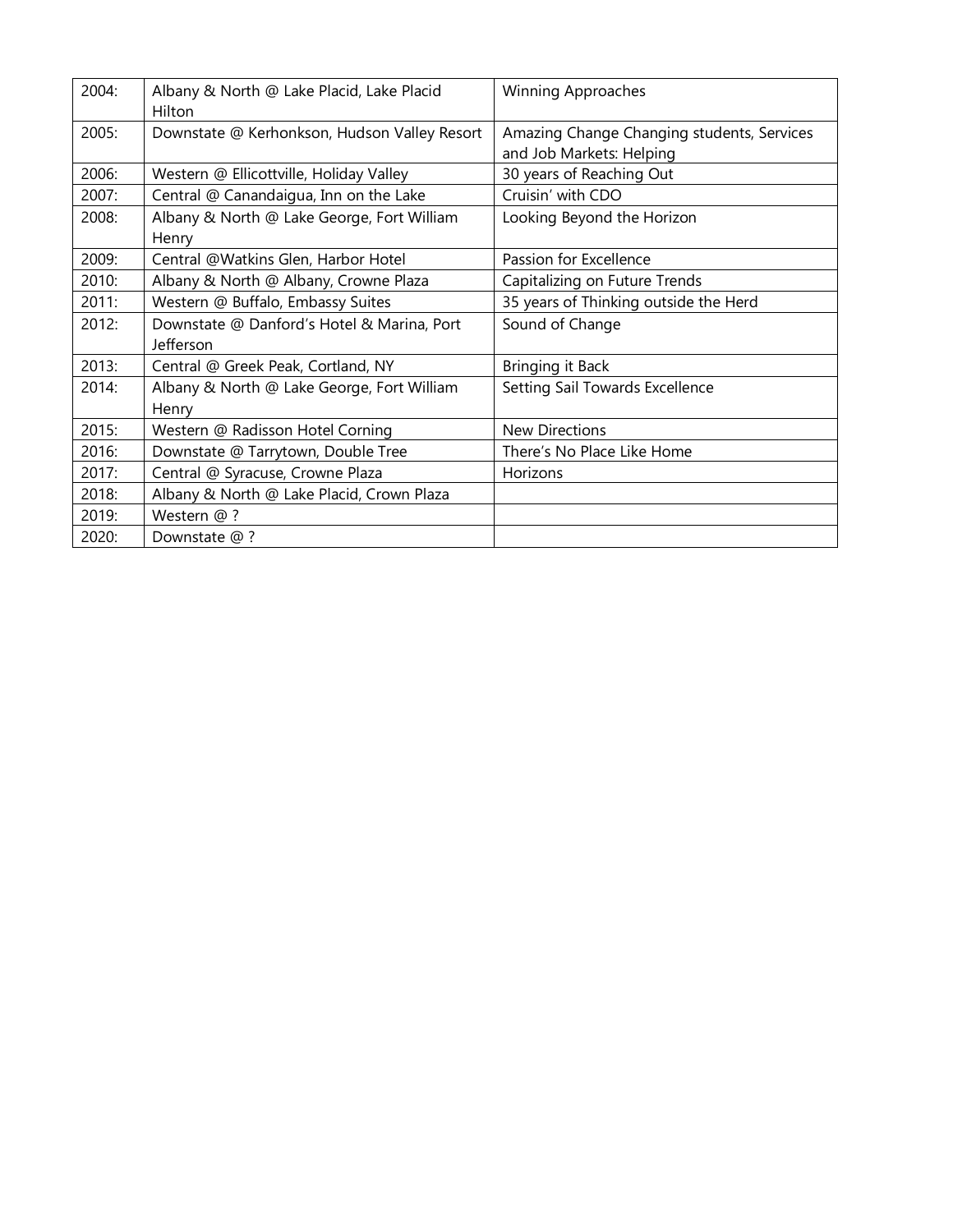#### **Appendix III SUNYCDO REGIONAL MAP**

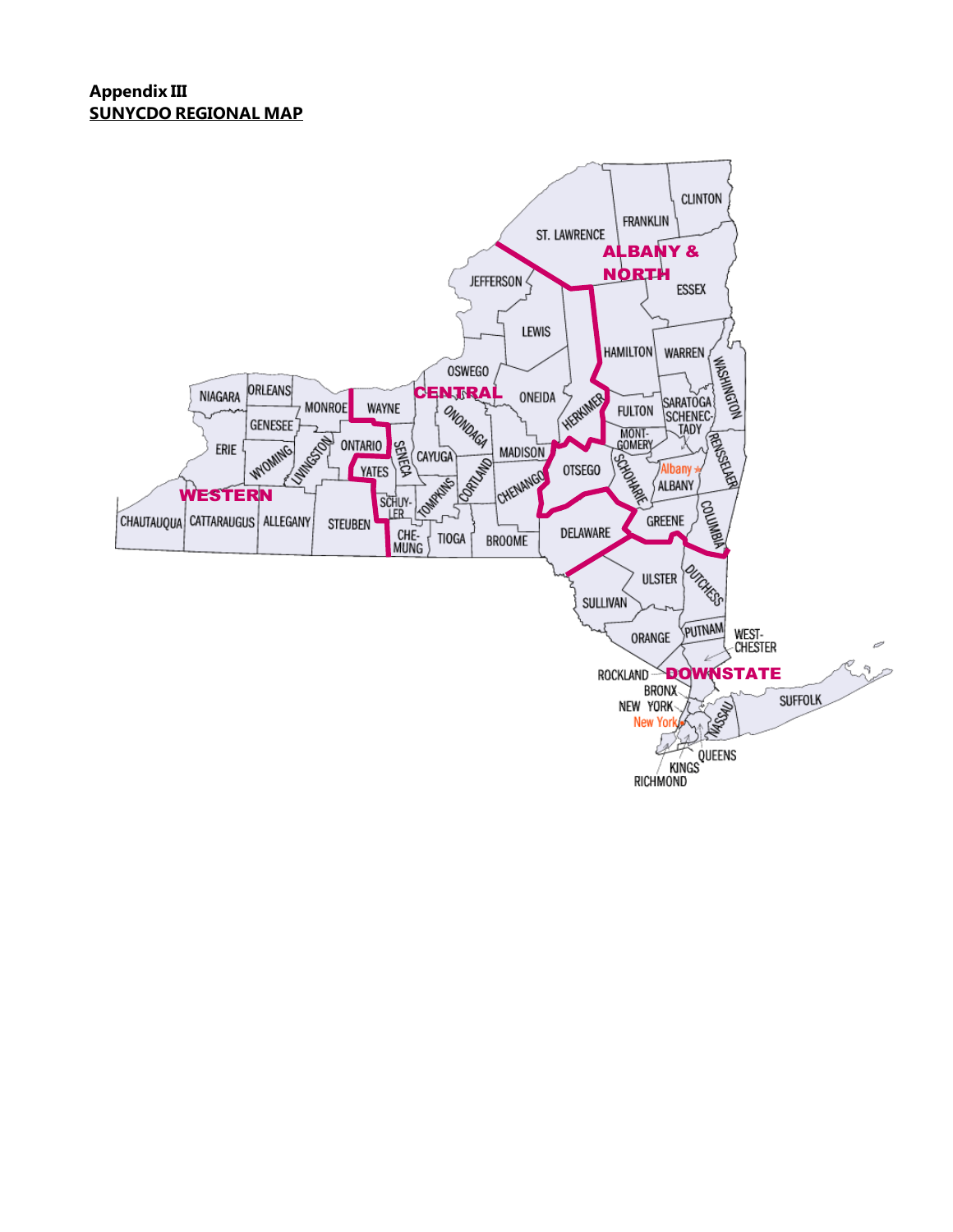#### **Appendix IV SUNYCDO ORGANIZATIONAL CHART**